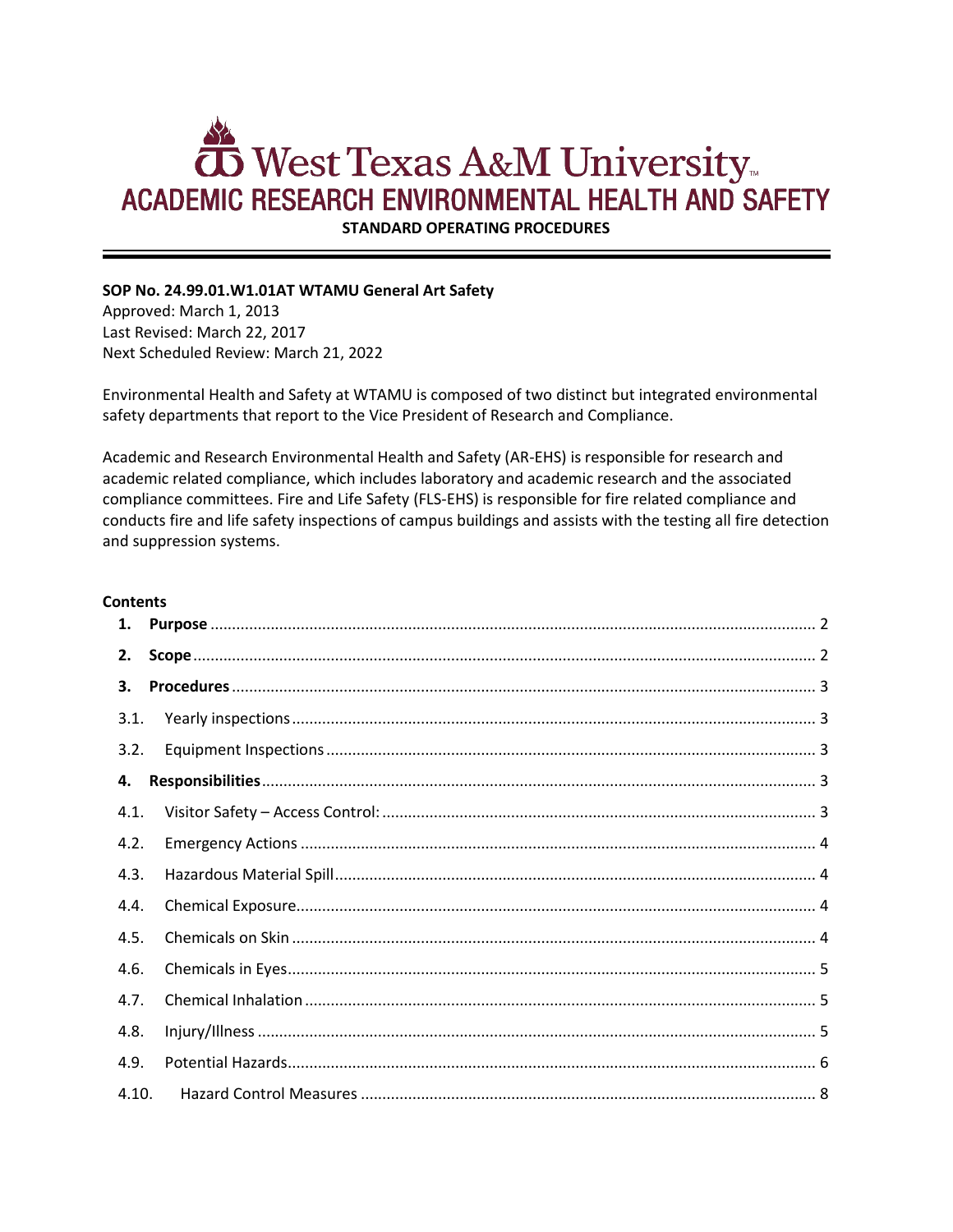| 4.11. |  |  |  |
|-------|--|--|--|
| 4.12. |  |  |  |
| 4.13. |  |  |  |
| 4.14. |  |  |  |
| 4.15. |  |  |  |
| 5.    |  |  |  |
| 5.1.  |  |  |  |
| 5.2.  |  |  |  |
| 5.3.  |  |  |  |
| 5.4.  |  |  |  |
| 5.5.  |  |  |  |
| 5.6.  |  |  |  |
| 5.7.  |  |  |  |
| 5.8.  |  |  |  |
| 6.    |  |  |  |
| 7.    |  |  |  |

# <span id="page-1-0"></span>**1. Purpose**

Much of what we do in art brings us into contact with hazardous materials and processes, as well as tools and equipment that need proper safe procedures. Don't be alarmed—be aware. This safety guide provides basic information on the primary hazards associated with different artistic mediums along with the safe use of tools and equipment.

This information is not meant to discourage you from practicing your art! Instead, it is meant to make you a wiser and healthier art practitioner—all that you have to do is 1) read this information, 2) know what you're dealing with before you start working in an area where hazardous materials or processes are used and 3) follow the recommended precautions.

Improper use of equipment, poor work practices, inappropriate handling, storage, and disposal of hazardous materials can have dire consequences on your health and safety.

# <span id="page-1-1"></span>**2. Scope**

This procedure applies to all buildings and structures owned/leased by West Texas A&M University, to all employees and students of the University, to all occupants of University buildings, and the external organizations who work in or use any WTAMU facility.

Areas addressed in this SOP: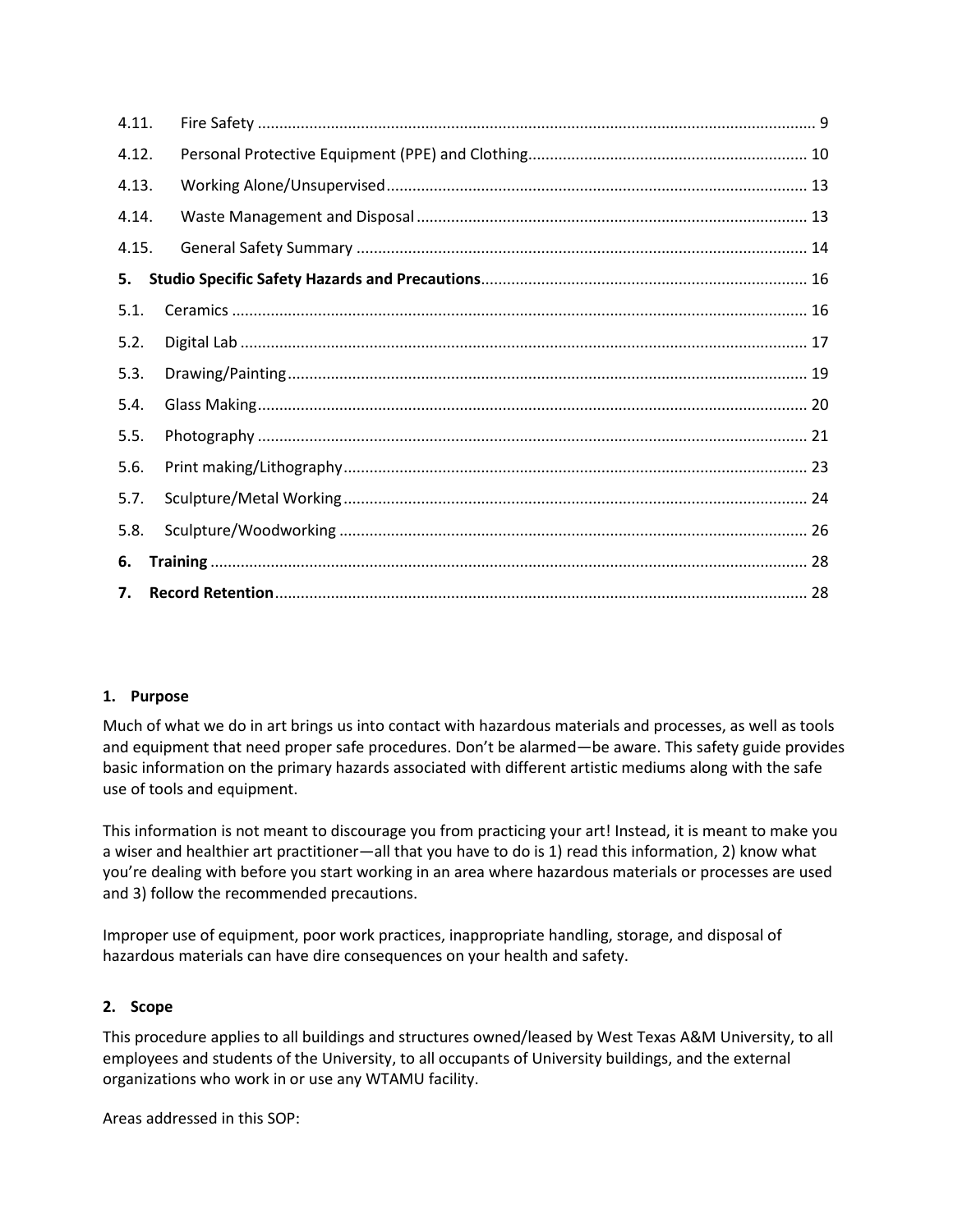- Ceramics
- Digital Labs
- Drawing and Painting
- Glassmaking
- Photography
- Printmaking/Lithograph
- Sculpture Metalworking
- Sculpture Woodworking

# <span id="page-2-0"></span>**3. Procedures**

<span id="page-2-1"></span>3.1.Yearly inspections

Annual inspections and evaluations of art and fine art; work areas and related equipment will be performed by EHS to ensure safe operation, cleanliness, and effective performance of the environmental control systems, laboratory work areas, and related equipment. This will reduce the risk of potentially harmful exposure to faculty, staff, students, and visitors. Records will be kept and maintained by EHS documenting all investigations, evaluations, and maintenance operations.

# <span id="page-2-2"></span>3.2.Equipment Inspections

The Principal Investigator (PI), Designated Faculty/Instructor, and EHS will also conduct inspections and training for safe operations of equipment used in conjunction with any Fine Arts course, faculty/student research, or public exhibition.

Safety Investigation Protocol:

- Investigating complaints from building occupants.
- Performing visual assessments of the workplace; for example, unsecured equipment, potential electrical hazards, potential flammable hazards, etc.
- Conducting appropriate environmental monitoring.
- Recommending appropriate corrective measures.
- The PI or Designated Faculty/Instructor will maintain recordkeeping and retention for future reporting and evaluations.

# <span id="page-2-4"></span><span id="page-2-3"></span>**4. Responsibilities**

4.1.Visitor Safety – Access Control:

Art Department faculty are responsible for ensuring that students receive and understand appropriate safety training on potential hazards and that students observe and implement the safe work practices and hazard control measures outlined in this Art Safety Guide. Faculty members are responsible for communicating with EHS and their Departments on environmental health and safety issues and concerns.

Art Department faculty and staff are responsible for following the Visitor Safety – Access Control Program (SOP No.24.02.W1.01AR) for all visitors to any studio or other teaching or research lab.

Artists (student, faculty, visiting scholars and other individuals working in these areas) are responsible for obtaining safety training and observing the general and studio-specific safety precautions outlined in this art safety guide. Student artists are responsible for reporting any art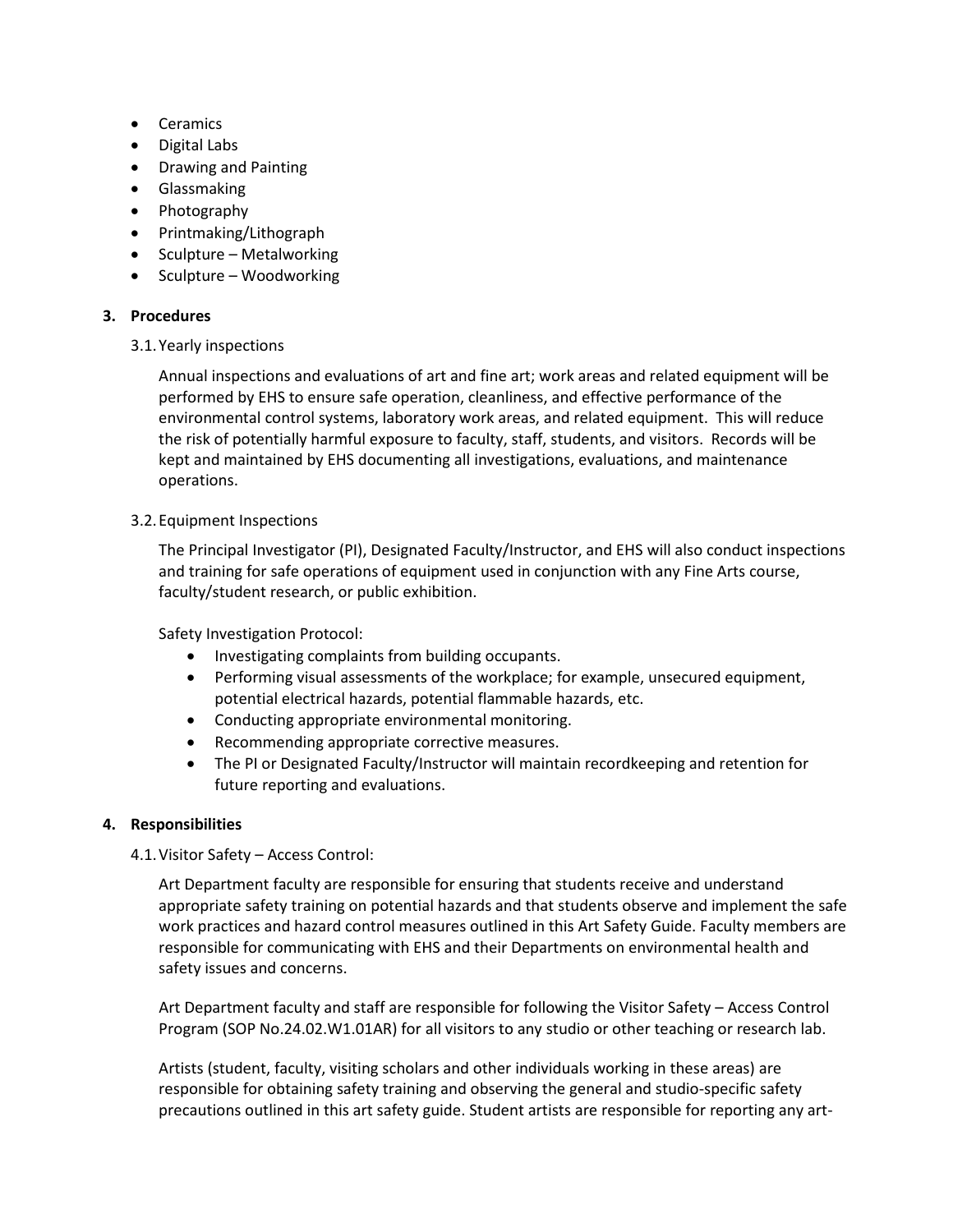related injuries, hazardous materials spills, unsafe conditions or work practices to their course instructor and/or graduate assistant.

Willful disregard for safety and access by student artists may result in expulsion from the studio and other disciplinary action. Overall environmental health and safety compliance by the WTAMU Art Department will be handled through EHS.

Read and understand installation and operating manuals as well as the controls manual before operating your any equipment in your teaching/research areas. If you have any questions, please contact the PI or EHS.

The staff working in and around teaching/research practicum areas must maintain a monthly report documenting maintenance records, work assignments, periodic training opportunities, and injuries.

<span id="page-3-0"></span>4.2.Emergency Actions

In the case of emergency or injury, activate 911. SOP [24.01.01.W1.02AR WTAMU Hazard](http://www.wtamu.edu/environmental_safety/faculty-sop.aspx#0002)  [Communications Program](http://www.wtamu.edu/environmental_safety/faculty-sop.aspx#0002) outlines reporting protocols of hazards in the research areas.

<span id="page-3-1"></span>4.3.Hazardous Material Spill

Spills of hazardous materials (acids, solvents, etc.) should be confined in a safe manner, if possible. Spill containment techniques include diking or enclosing the spill, covering the spill with absorbent material, ventilating the area, closing the door to the spill area, etc. It may be necessary to unplug electrical equipment or turn off sources of ignition in the event of a solvent or flammable liquid spill.

In case of a hazardous material spill:

- Alert others in the immediate area and evacuate the area if necessary.
- If the spill cannot be handled safely by Art Department personnel, notify EHS for cleanup.
- Report the following details if known:
	- o location of the spill,
	- o chemical or product name,
	- o approximate quantity spilled, and
	- o other pertinent information

# <span id="page-3-2"></span>4.4.Chemical Exposure

The following procedures should be followed in the event of chemical exposure. In all cases, the incident should be reported to faculty, regardless of severity. Also refer to Injury/Illness procedures in the next section.

# <span id="page-3-3"></span>4.5.Chemicals on Skin

- Immediately flush the affected area with water for no less than 15 minutes. Remove any contaminated jewelry or clothing to facilitate removal of residual material.
- If medical attention is needed, call Tulane Public Safety and explain what chemicals were involved.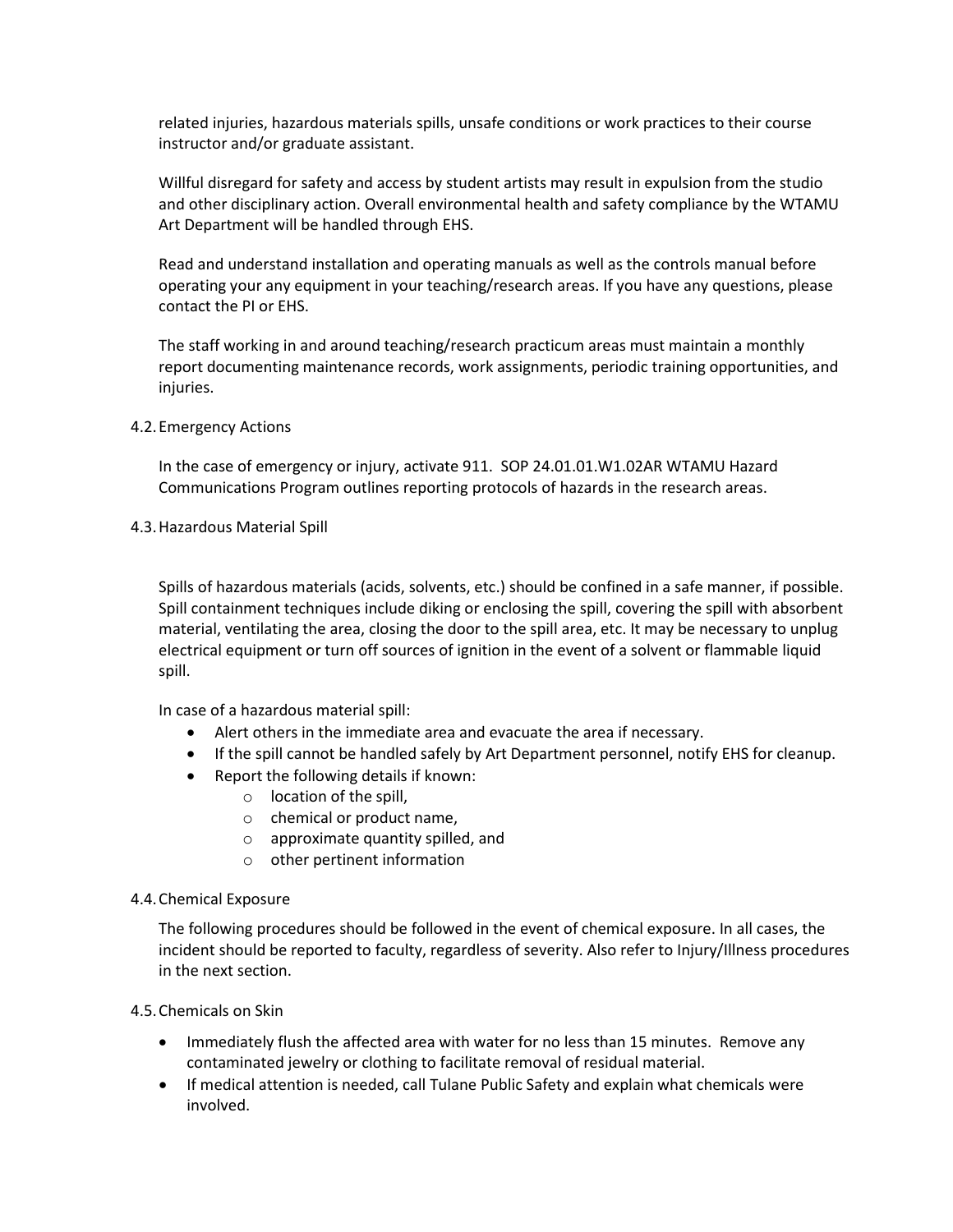• Review SDS for any delayed effects.

# <span id="page-4-0"></span>4.6.Chemicals in Eyes

- Flush eyes with water for at least 15 minutes. Hold eyelids open and rotate eyeballs so all surface areas can be rinsed. Use of an eyewash station is desirable so hands are free to hold the eyes open.
- If applicable, remove contact lenses while rinsing. Do not attempt to reinsert them after rinsing.
- Seek medical attention regardless of severity. Call EHS and explain what chemicals were involved.
- Review SDS for any delayed effects.

# <span id="page-4-1"></span>4.7.Chemical Inhalation

- Provide fresh air (open windows, close chemical containers, provide fans).
- If symptoms (headaches, nose or throat irritation, etc.) persist and medical attention is needed, call Tulane Public Safety and explain what chemicals were involved.
- Review SDS for health effects.

# <span id="page-4-2"></span>4.8.Injury/Illness

If someone is injured while visiting, working or attending classes at WTAMU Art Department, it is important that the incident be reported as described below. In all cases, if the injury is serious, call 911 immediately!

- Employees
	- o Employees who suffer any work-related injury/illness must report the incident immediately to their supervisor and complete an Incident/Injury report. Supervisors are responsible for signing the form and assisting with the incident investigation.
	- o If the injury is not serious or life-threatening but still requires medical attention, the employee should proceed to the nearest hospital or clinic, or to their personal physician for evaluation and treatment.
	- o NOTE: A copy of the Injury/Illness report must be submitted to Personnel within 24-48 hours of the incident
- Visitors
	- o Immediately notify EHS of any injury or illness involving visitors.
- **Students** 
	- o Students who suffer any course-related injury/illness must report the incident immediately to the PI (Primary Investigator), faculty member, instructor or graduate assistant and complete an Incident/Injury report. Supervisors are responsible for signing the form and assisting with the incident investigation.
	- $\circ$  If the injury is not serious or life-threatening but still requires medical attention, the student should proceed to student health services, nearest hospital or clinic, or to their personal physician for evaluation and treatment.
	- o **NOTE**: A copy of the Injury/Illness report must be submitted to EHS within 24-48 hours of the incident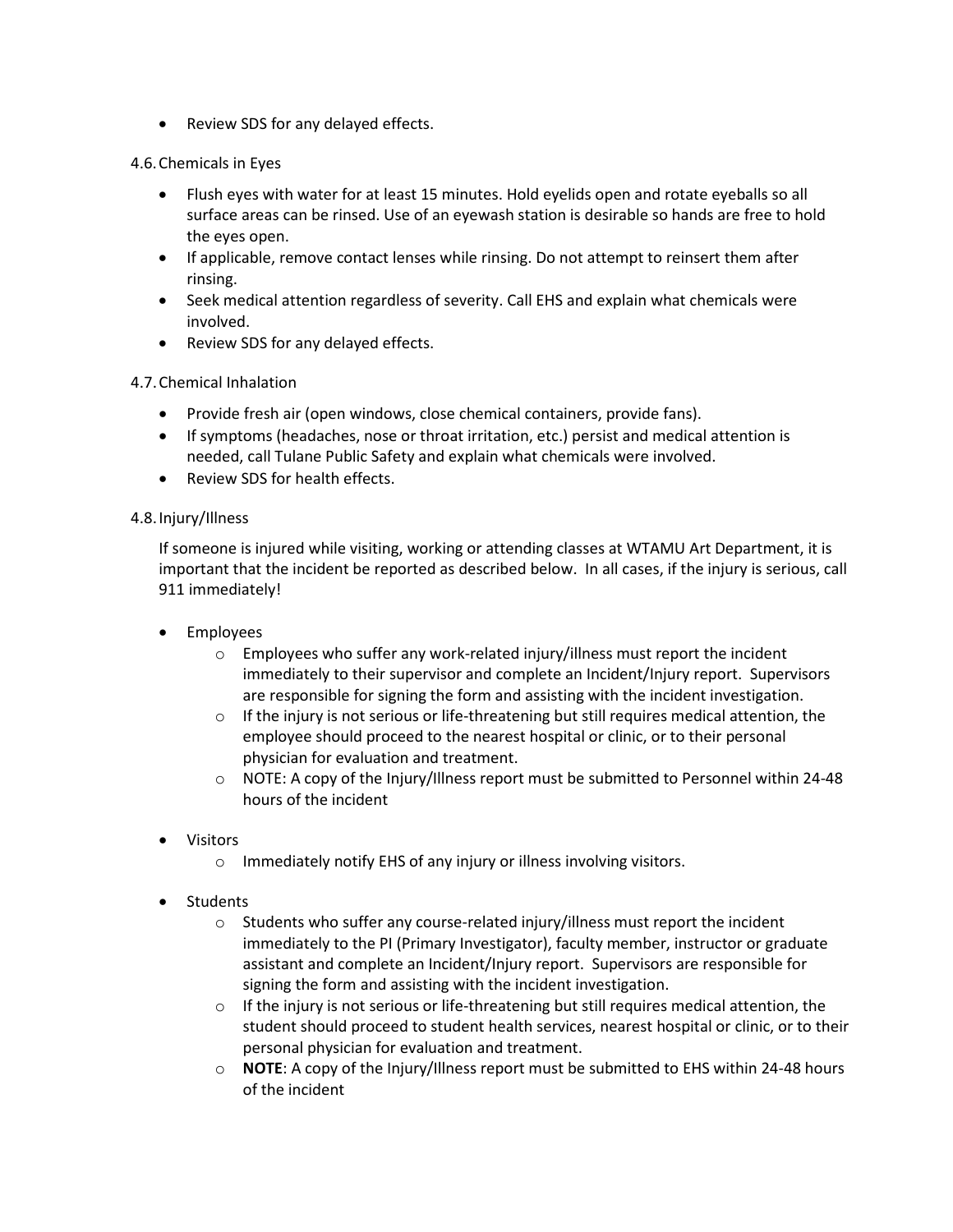- $\circ$  In case of medical emergency, on-campus students should call 911. Students who suffer an injury or become ill during classroom activities should notify the course instructor or graduate assistant immediately and report to the Student Health Services for evaluation and treatment. If the injury or illness is related to on-campus activities or an unsafe condition in a University building that may require follow-up by EHS personnel, the student must complete an Incident/Injury report.
- $\circ$  If the injury occurs during classroom activities, the course instructor or graduate assistant should complete an Incident/Injury report and forward a copy to EHS regardless of whether or not the student reports to the Student Health Services. **Even minor injuries should be reported since these may indicate trends and/or the need for corrective actions.**

# <span id="page-5-0"></span>4.9.Potential Hazards

- Chemical Hazards
	- o How can art materials affect your health?
		- As you move on to your career in art, you will be using the materials and processes particular to your field each and every day, so it's extremely important to develop safe habits from the beginning to avoid potential health problems now and in the future. All artists need to understand the inherent hazards (flammability, toxicity, reactivity) in various art materials and the appropriate precautions to protect against illness or injury.
		- Your exposure to hazardous chemicals can occur by various routes of entry including inhalation, skin contact (dermal absorption), or accidental ingestion. (Injection is another potential route of exposure but it is most significant among healthcare workers.) Materials that become airborne either by evaporation (like solvents) or when disturbed (powdered clay) are potential respiratory (inhalation) hazards. Welding operations can produce both metal fumes and toxic gases. Some compounds (like toluene) can also be absorbed through the skin so chemical protective clothing may be needed. Accidental ingestion of chemicals can occur when food, beverages or cosmetics are handled in contaminated areas or with dirty hands. This is why consumption of food, beverages, etc. is not allowed in areas where hazardous materials are present and why hand washing is so important.
		- Exposure to hazardous materials may cause immediate adverse health effects, delayed health effects, or possibly no observed effects. This will depend on the particular material, the duration and frequency of exposure, whether or not appropriate personal protective equipment was used, good hygiene practices and individual susceptibility.
	- $\circ$  You want to use the safest materials available. So how can you find out about the chemical hazards of materials you will be using?
		- The two best sources of information on chemical hazards are the product's label and Safety Data Sheet (SDS). Manufacturer's labels include the name of the material, hazard warnings and information about special handling procedures, personal protective equipment and first aid instructions. If chemicals are transferred from the original manufacturer's container into a secondary container, the secondary container must be labeled with the material's identity and the appropriate hazard warning--words like Danger-Inhalation Hazard. Never transfer chemicals into old food and beverage containers unless the food label is removed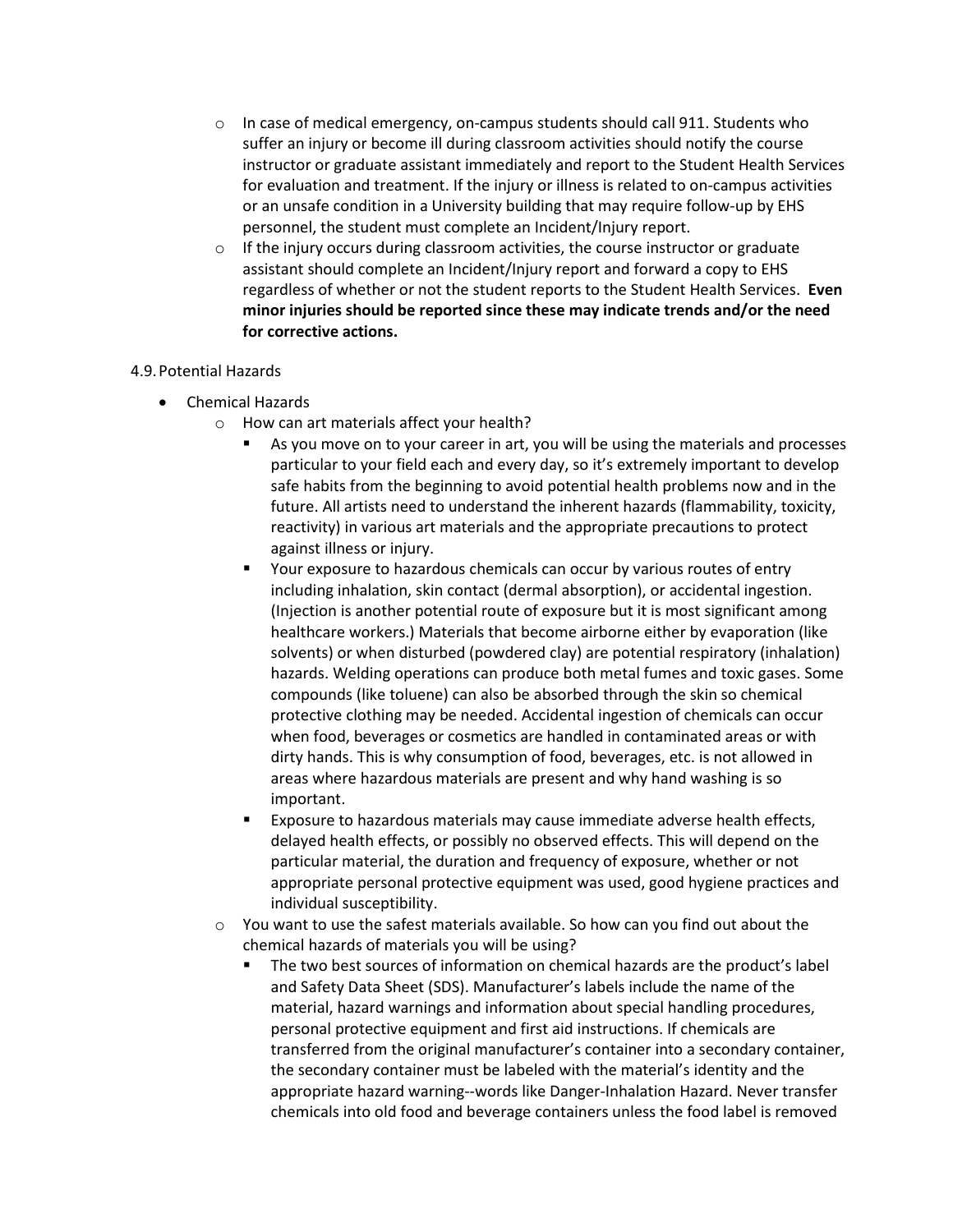or completely obscured. Similarly, containers that have been used for chemicals should not be reused for food storage.

- SDSs provide more detailed information on a specific product. For example, various solvents are commonly used in studio art classes. In selecting which product to use, consideration must be given to its toxicity, volatility, flashpoint, and waste disposal options. This information can be obtained from the SDS. Toxicity can be determined by looking at the exposure limit; the lower the exposure limit, the more toxic the substance.
- A product's potential to cause a fire is related to flashpoint (or ability to form an ignitable mixture) and its volatility or tendency to evaporate. The lower the flashpoint, particularly when it is at or below room temperature, the more hazardous the material. Volatility is measured by vapor pressure; the higher the vapor pressure, the more volatile the material. Acetone is extremely volatile and will evaporate almost immediately whereas mineral spirits are much less volatile.
- Physical Hazards
	- $\circ$  Exposure to physical hazards of acoustic, electromagnetic, and thermal nature can cause adverse health effects. Physical hazards in the Art Department may include high noise (woodworking and metal working operations), optical radiation (infrared/ultraviolet light in welding and glassmaking), and thermal burns/heat (glassmaking.)
- Mechanical Equipment
	- $\circ$  Use of powered equipment (band saws, grinders, belt sanders, clay mixer, etc.) can present a variety of hazards: wiring/electrical hazards, moving parts (gears, pulleys, and belts), fast moving abrasives or cutting and high noise. Do not use equipment if you are not authorized to do so, have not been trained, or are uncertain about what to do. Ask for help. Follow posted instructions for equipment use. Never operate mechanical equipment or power tools while under the influence of drugs, alcohol, medication or other conditions which may affect your mental alertness.
- Fire and Shock
	- $\circ$  Fires and electrical shock may be caused by overloaded circuits, extension cords, or damaged wiring. Report any obvious electrical problems (smoke, sparks, tripped circuits, damaged power cord, etc.) to your instructor. Do not use damaged equipment -- tag it with a warning label and remove damaged equipment from service. Do not use electrical equipment in wet or damp locations. Make sure electrical outlets in wet areas are equipped with ground fault circuit interrupters (GFCIs).
- Hand Tools (non-powered)
	- $\circ$  Examples of non-powered hand tools that artists may use include utility knives, chisels, snips, punches, hammers, etc. Hand tool injuries are often related to improper use or maintenance of the tool. Some ways to avoid hand tool injuries include:
		- Inspect tools before use to make sure they are in good condition. Worn or defective tools should be repaired or discarded. Report any defective equipment to your instructor.
		- Use the right tool for the job, i.e., don't use a wrench as a hammer. Also use the correct size tool for the job.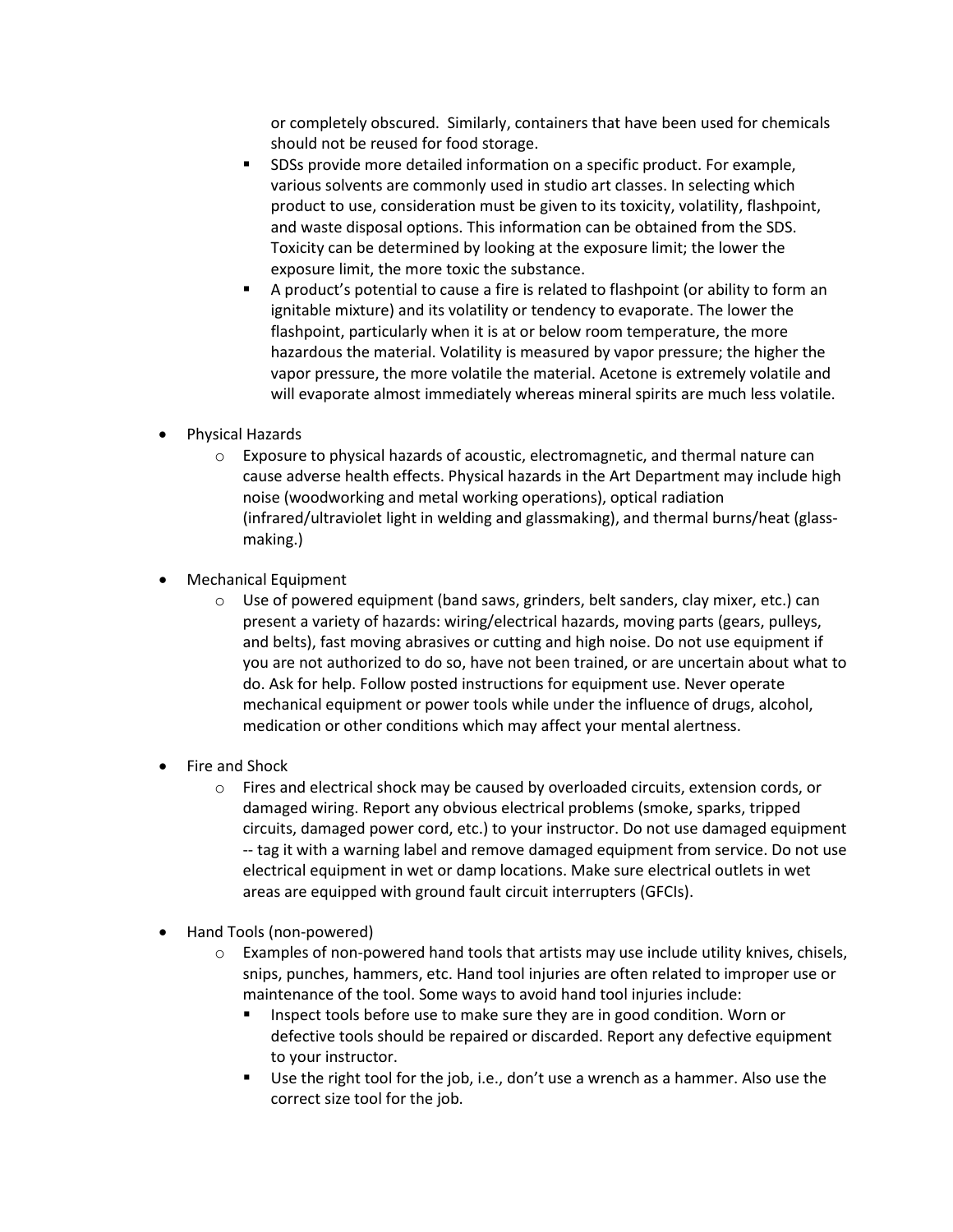- When using a knife, cut away from the body and keep hands and body clear of the knife stroke.
- Dispose of razor blades and utility knife blades in a puncture-resistant sharps container.
- Store tools safely. Sharp edges or blades should be protected or enclosed to prevent accidental contact.
- Keep tool cutting edges sharp so the tool will move smoothly without binding.
- Maintain a good grip and stand in a balanced position to avoid sudden slips. Avoid awkward postures-bending, twisting, reaching, etc.
- Consider using ergonomically designed tools (especially those that will be used frequently) that fit the hand well. EHS can provide assistance with selection of ergonomic hand tools.
- Ergonomic Hazards
	- $\circ$  Back injuries may occur from lifting heavy or awkward objects such as sculptures or lithography stones. Use mechanical aids such as hoists whenever possible to move heavy objects. If an object weighs more than 40-50 pounds, get someone to help you lift it. Use proper lifting techniques: keep your back straight, hold the load close to the body, flex your knees and lift with your legs. Never lift and twist at the same time.
	- $\circ$  The work of many artists such as potters, glassblowers, and weavers involves repetitive motion. Persons who spend a lot of time using computers are also at risk of repetitive motion disorders and/or repetitive strain injuries. Repetitive motion, particularly of the hands, wrists, and arms, can lead to painful inflammation of the muscles, tendons and nerves over time and cause the eventual deterioration of those tissues. Awkward positions and postures can also lead to musculoskeletal injuries. To prevent these injuries, select appropriate tools and try to use more neutral postures (for example, a straight wrist instead of a flexed wrist) while performing tasks. Further information on ergonomics can be obtained from EHS as well as the Internet.
- Compressed Gas Cylinders
	- $\circ$  Compressed gas cylinders must be properly secured in an upright position at all times by means of an appropriate stand, chain, or strap. (This includes empty cylinders.) The protective valve cap should remain in place until the regulator is attached. Some other safety precautions for gas cylinders are listed below:
		- When moving cylinders, keep them in an upright position and use a cylinder cart or hand truck. Cylinders must be properly secured with a chain or strap, and have the protective valve cap in place while being moved. Do not roll or drag cylinders. Avoid dropping cylinders or allowing them to strike one another.
		- Do not use oxygen fittings, valves, or regulators for other types of gases. Always use the proper valve connections.
		- Cylinders containing flammable gases such as acetylene must be stored separately from oxidizers (oxygen) by either a 20 foot distance or by a non-combustible 5 foot high barrier. The only exception to this is an oxy-acetylene welding cart or oxypropane cart for specified torches.

# <span id="page-7-0"></span>4.10. Hazard Control Measures

Typically, in dealing with known health and safety hazards, a variety of control measures are used to reduce, or better yet, eliminate the hazard. Control measures include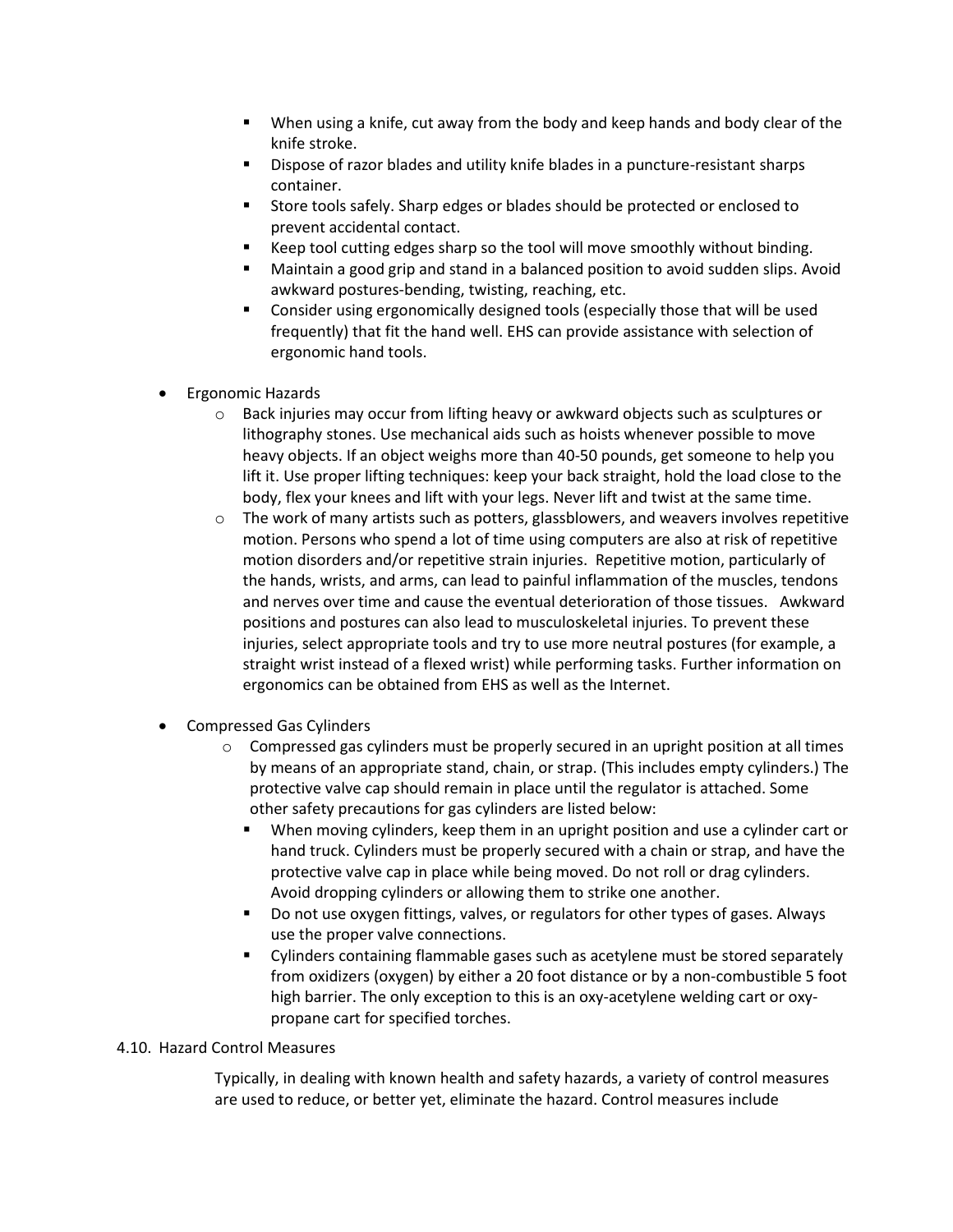engineering controls, work practice controls, and finally, use of personal protective equipment. Usually, more than one control method is used.

- Engineering Controls
	- o Include: isolation, ventilation. Isolation means separating the hazardous operation from exposed personnel—either by distance or by placing barriers.
	- o Ventilation controls include use of either general exhaust (dilution) or a local exhaust system. Dilution ventilation involves bringing in clean air to dilute the contaminated air and exhausting the diluted air to the outside via exhaust fans. Note: An open door/window or recirculating fan does not provide adequate ventilation for toxic gases and vapors. Local exhaust ventilation involves collection and removal of contaminants near their source so it is much more efficient and effective for some operations. Examples of local exhaust systems found in the WTAMU Art Department include spray booths (glaze room, printmaking studio), canopy exhaust hoods over the kilns, chemical fume hoods (printmaking, glaze room), and specially designed slot exhaust ventilation (printmaking darkrooms, clay mixing room).
- Work Practice or Administrative Controls
	- $\circ$  Include: changes in the process, substitution, training, good housekeeping and good work practices. Process changes include changing from a paint spraying operation to paint brushing to minimize aerosol production. Substitution means using a less hazardous material or process instead of a more hazardous one (e.g., use of waterbased paints instead of solvent-based paints or use of lead-free glazes and enamels.) Additional examples include: flooring in the ceramics studio should be wet mopped instead of sweeping which can disturb settled dust and cause it to become airborne. Other work practice controls include proper storage of art materials, keeping solvent containers closed when not in use, proper labeling of chemical containers, etc.
- Personal Protective Equipment (PPE)
	- $\circ$  Include: use of respirators, hearing protection, eye protection (glasses or goggles), hand protection (gloves), face protection (face shield), and foot protection. See PPE and Clothing section of this Art Safety Guide for additional information.
	- $\circ$  NOTE: Suitable eye protection is required in all studios where there is a risk of chemical splash, flying particles or optical radiation (infrared and UV light).
	- $\circ$  NOTE: Students and employees that use processes and/or materials that require a respirator must have the proper training and health clearance before being allowed to use a respirator. It should therefore be understood that the processes and/or material requiring the use of a respirator must not be used without a respirator.

# <span id="page-8-0"></span>4.11. Fire Safety

Preplan your response to a fire emergency. Review the posted Evacuation Routes for the room or area you are working. Know where the nearest fire alarm pull station, fire extinguisher, exit stairwells, and outside assembly area are located. Remember, elevators cannot be used in a fire emergency.

Be familiar with the alarm system in your building. When you hear the alarm, evacuate the building immediately and do not return to the building until Tulane Security or Fire Department officials have issued the "all clear."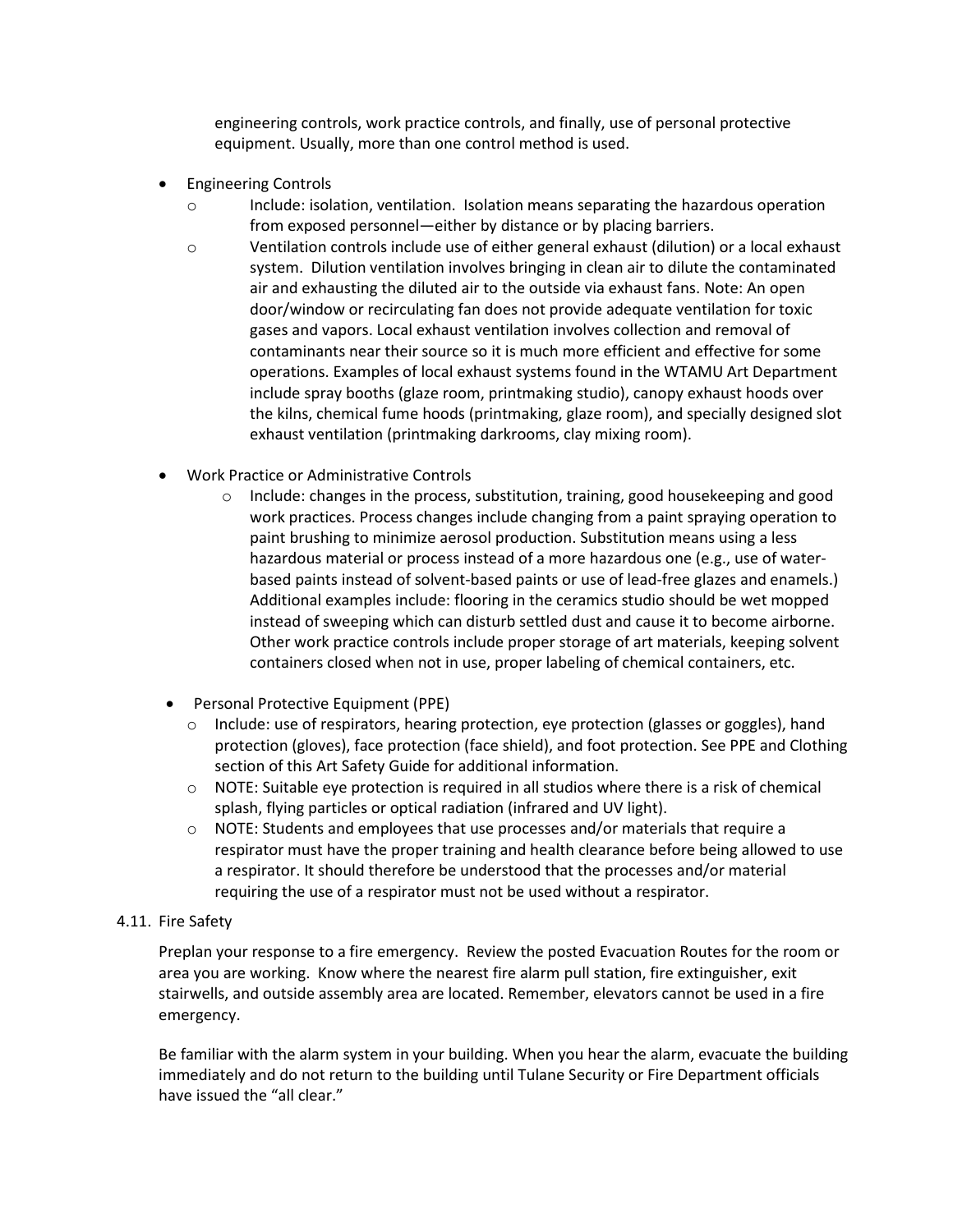In addition to knowing what to do in event of a fire, it is important to take the following precautions keep the building safe and to avoid causing a fire:

- Don't block access to emergency equipment such as fire extinguishers, fire alarm pull stations.
- Keep exit routes, aisles, stairwells and exit doors clear of obstructions.
- Don't store materials within 18 inches of an overhead sprinkler.
- Keep containers of flammable/combustible liquids capped when not in use.
- Use flammable/combustible materials in a well-ventilated area (preferably a chemical fume hood) and keep them away from sources of heat and ignition. Note: Always remove butane lighters from pockets before working around hot processes such as glassmaking and welding.
- Store flammable/combustible liquids properly. If the total quantity of flammable liquids in a single storage area exceeds 10 gallons, approved safety cans or a FM/UL approved flammable liquid storage cabinet may be necessary.

## <span id="page-9-0"></span>4.12. Personal Protective Equipment (PPE) and Clothing

PPE includes eye and face protection (safety glasses, goggles, shaded lenses, face shields), head protection (hardhats), foot protection (steel-toed shoes), hand protection (gloves), hearing protection (ear plugs, ear muffs), and respiratory protection (respirator, dustmask). Technically, PPE does not include clothing such as long pants, long-sleeved shirts, or closed-toe shoes but such apparel can provide an additional level of protection to artists. Some clothing can actually be hazardous to artists. For example, synthetic fabrics should not be worn around hot processes (i.e., glassmaking, welding, furnaces) because they can catch fire, melt and cause serious burn injuries. Loose clothing (sleeves, neckties, scarves, etc.) and jewelry (rings, watches, etc.) can become caught in machinery; these items should be removed before starting work with power tools.

All artists are encouraged to review the PPE selection and usage issues described below as well as studio and equipment specific PPE and clothing recommendations. Safety Data Sheets (SDS's) also provide information on recommended PPE.

PPE is usually the last line of defense after other hazard control methods have been implemented. There are several drawbacks with use of PPE: Wearing PPE can be awkward or uncomfortable (especially in hot weather) and can sometimes get in the way. People often get a false sense of security when they use PPE and rely too heavily on it. Also, PPE protects only the person wearing it but the hazard still exists and may harm unprotected personnel. Problems such as incorrect fit, use of the wrong PPE for the job, use of damaged or poorly maintained PPE, can result in less than adequate protection. In order for PPE to be effective, the user must:

- Know when PPE is necessary,
- Know what kind of PPE is necessary,
- Know how to use PPE properly,
- Understand the limitations of the PPE (what it can and cannot do),
- Know how to wear and adjust PPE
- Know how to properly maintain PPE

Selection of PPE first requires a hazard assessment to identify conditions or processes that can produce the following hazards:

- Falling objects
- Objects that could puncture the skin
- Objects that could roll over feet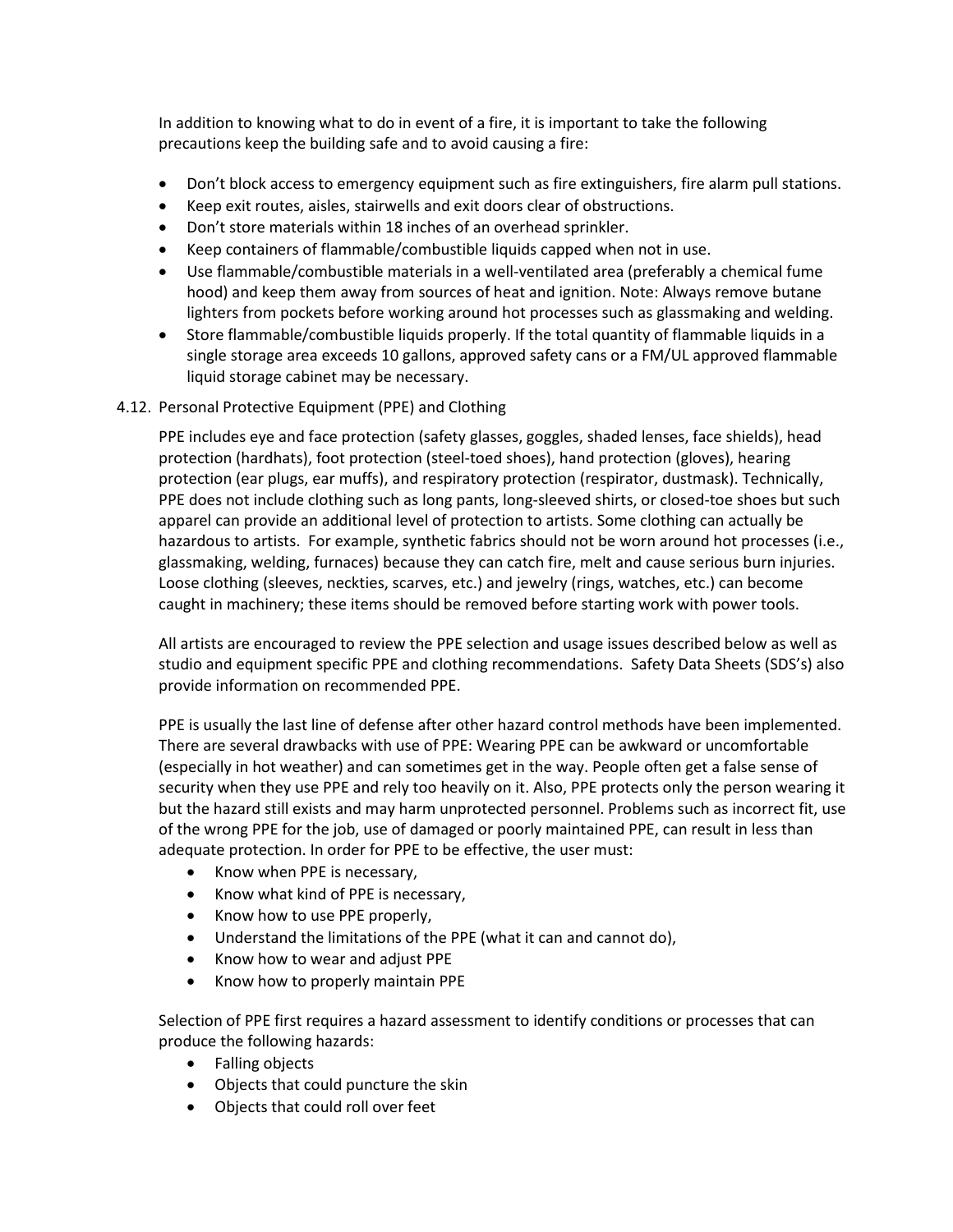- Toxic chemicals
- Heat
- Harmful dust
- Optical radiation (visible, ultraviolet, infrared light)
- High noise
- Hand Protection
	- o Gloves are used to protect against cuts, punctures, burns, chemical absorption, or temperature extremes. It is important that the correct type of glove is used since the wrong glove may not provide the necessary protection. This is a particular problem with chemical absorption where the wrong glove may allow certain chemicals to reach your skin and you may not realize it. Glove selection begins with knowledge of the chemical composition of your art materials and that is determined from the SDS. Glove manufacturers provide chemical resistance ratings for various types of gloves and chemicals. EHS can provide information or assistance with the selection of appropriate gloves. It may be assumed because of the process that using gloves is necessary for the process, which may be similar to other processes. However, some equipment, mainly those with fast moving parts, requires that gloves must not ever be worn to protect the operator/user. In this case, if gloves are worn the fast moving part may pull the hand into the machine and create a very serious and potentially life-threatening injury.
- Hearing Protection
	- $\circ$  As a general rule of thumb, if noise levels require you to raise your voice to speak with someone at a distance of about 3 feet, the noise level may be considered hazardous and use of hearing protection is recommended. Some operations associated with studio art activities (particularly mechanical equipment in the wood and metal shops) can produce high noise levels. Artists with frequent or prolonged exposures to high noise levels are strongly urged to use hearing protection in the form of ear plugs or ear muffs to prevent noise-induced hearing loss.
- **Respiratory Protection** 
	- $\circ$  Air contaminants (particles, vapors, fumes, etc.) can usually be effectively controlled with ventilation and good work practices such as minimizing the use of solvents and keeping solvent containers closed. In some instances, artists may elect to use respirators as an extra measure of protection. Use of dust masks or N-95 disposable respirators is recommended for some studio art procedures where excessive levels of airborne dust levels may be produced. (See studio safety information for details.) One fundamental and important issue regarding respirators is the need for a good seal between the respirator and the user's face. A good facial seal cannot be obtained when the respirator comes into contact with facial hair. Artists with frequent exposures to airborne contaminants (such as dust produced by woodworking equipment) are required to shave their beards before wearing a respirator. Respirators can be reused as long as they perform adequately and do not become contaminated. Keep your respirator in a sealed plastic bag when not in use and replace it as necessary. Respirator selection, handling, and usage issues are surprisingly complex. If you have concerns about exposure to chemicals or toxic dusts, contact EHS for more specific information.
- Eye and Face Protection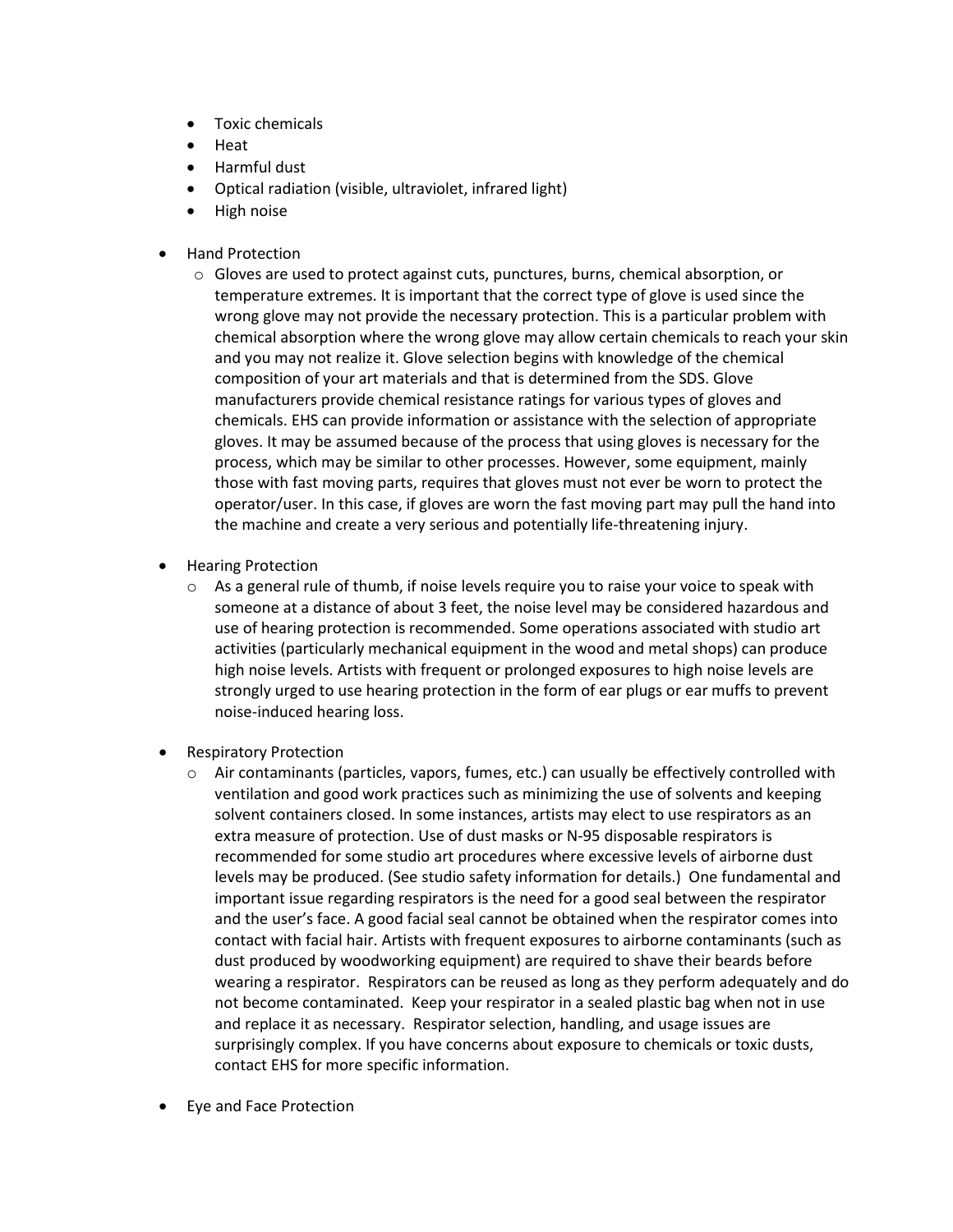- $\circ$  It is important to realize that face protection and eye protection is not the same thing. Use of a face shield alone does not provide adequate eye protection; eye protection (safety glasses) is always required whenever a face shield is used.
- $\circ$  Eyes must be protected against a variety of hazards. Specific information on eye protection is summarized in the following table:

| <b>ACTIVITY</b>                                                 | <b>POTENTIAL HAZARD</b>                        | <b>MINIMUM EYE PROTECTION</b>                                                                                                                                     |
|-----------------------------------------------------------------|------------------------------------------------|-------------------------------------------------------------------------------------------------------------------------------------------------------------------|
| Sanding, grinding,<br>chipping, woodworking                     | Impact, flying particles <sup>1</sup>          | • Safety glasses with side shields or<br>• Goggles (direct vent)                                                                                                  |
| Chemical handling,<br>pouring                                   | Chemical splash <sup>2</sup>                   | • Goggles (indirect vent)<br>• If severe exposure, also wear face shield                                                                                          |
| Kiln or furnace<br>operations, casting<br>glass or molten metal | Glare, heat, optical<br>radiation <sup>3</sup> | • Shaded goggles or glasses with a minimum<br>rating of 99.9%UV and 92.5% IR<br>. If desired, also wear face shield to reduce heat<br>and provide face protection |
| Welding (electric arc)                                          | Optical radiation <sup>3</sup> , sparks        | Welding helmet or welding shield (filter shade 10-<br>14)                                                                                                         |
| Welding (gas)                                                   | Optical radiation <sup>3</sup> , sparks        | Welding goggles or hand shield (filter shade<br>$4-5)$                                                                                                            |
| Cutting, brazing,<br>soldering                                  | Optical radiation <sup>3</sup> , sparks        | Welding goggles or hand shield:<br>• Cutting (filter shade 3-6)<br>• Brazing (filter shade 3-4)<br>• Soldering (filter shade 1.5-3)                               |

#### 1 *Protection against impact or flying particles*

Protection against impact or flying particles is available with three types of eyewear: safety glasses with impact-resistant lenses and side shields, flexible or cushioned goggles, and chipping or eyecup goggles. A combination of goggles and face shield is recommended for some processes where face protection is also necessary. Always look for the American National Standards Institute (ANSI) Z87 logo on eye and face protective equipment. *NOTE: Regular eyeglasses do not provide impact protection.*

#### **2** *Protection against chemical splash*

Selection of suitable protection against chemical splash depends on the particular chemical and the quantity involved. For the limited quantities of acid solutions handled at Newcomb, use of either goggles and a face shield or goggles with baffled ventilation will provide adequate eye protection. If chemical splash to the eyes/face does occur, proceed to the nearest eyewash station and flush the eyes with water for 15-20 minutes. Follow other injury response and notification procedures described in the Emergency Response section of this guide.

#### **3** *Protection against optical radiation*

The type of protection needed against optical radiation depends on the type of radiation exposure. Carbon arcs and electrical welding require protection against ultraviolet (UV), visible and infrared radiation. UV radiation can cause conjunctivitis ("arc eye"), sunburn and skin cancer. A face shield is necessary as well as goggles. A general rule of thumb is to use the darkest shade possible that is compatible with visibility. In oxyacetylene welding, glassmaking, soldering, kiln use, and foundry work involving molten metal, the concern is mostly with protection against visible and infrared radiation. Chronic exposure to infrared radiation can lead to development of cataracts. Shaded goggles are recommended where infrared radiation hazards are present. For glassblowing and foundry work, a shade number of 3-5 is often used. If there is a possibility of splashing molten metal (foundry pours), a face shield is recommended in addition to eye protection.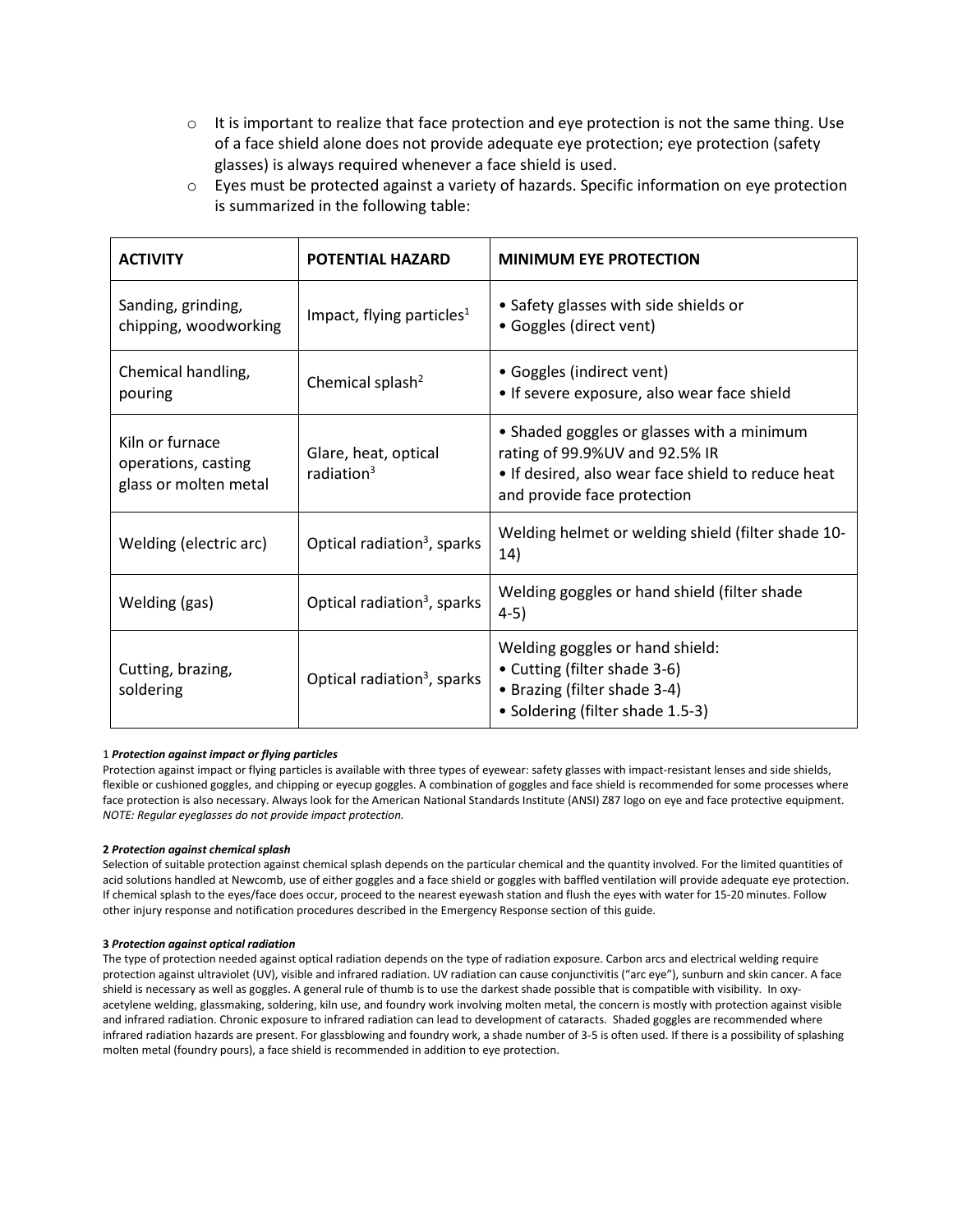- o Contact lenses Recent evidence has shown that contact lens wearers are not at an excess risk of eye damage in the presence of potentially harmful chemicals, dusts, etc. as long as the proper eye protection is worn over them.
- $\circ$  Equipment Maintenance Protective eyewear and face shields should be inspected regularly for scratching, pitting, etc. and replaced if necessary. If the equipment is used by more than one person, it should be cleaned and disinfected after use. Equipment should be stored away from heat, light, and further contamination.

# <span id="page-12-0"></span>4.13. Working Alone/Unsupervised

Students are reminded that they are not allowed to work in shop areas (i.e., wood shop, metal shop, glass area, foundry, and kiln room) without supervision or a second person in the facility until they have experience and training to do so; typically first year students are not authorized to work without supervision.

Work involving hazardous equipment and processes really should not be done alone-especially after hours. Use of a buddy system is strongly recommended. Due to numerous security and safety hazards, some shops and studios are locked after hours. Also, some equipment is locked out or deenergized to prevent unauthorized usage.

Building security is in place to protect you. The Art building is locked after normal work hours. Don't jeopardize the building security or your personal safety by propping windows and doors open. University Police should be notified of your presence in the building after hours. Anyone found not in compliance with safety and security practices will be subject to disciplinary action and all access to the art studios removed or denied.

#### <span id="page-12-1"></span>4.14. Waste Management and Disposal

Several types of waste are generated in visual arts processes: solvents, oil-based paints, ceramic glaze, photographic processing chemicals, etc. Many of these wastes are considered hazardous waste by the U.S. Environmental Protection Agency (EPA) and require special handling. Hazardous wastes should be collected and disposed of via commercial disposal companies; they may not be poured down the drain or placed with regular trash. Hazardous waste disposal is arranged through EHS.

In order to minimize hazardous waste issues, consider the following:

- Don't purchase more of a material than you expect to use in the foreseeable future. Costs of disposal can exceed bulk purchase savings.
- Substitute with a less hazardous material whenever possible.
- Make sure all chemical and waste containers are properly labeled.
- Keep chemical and waste containers closed when not in use.
- Don't accept donations or gifts of potentially hazardous materials

In general, waste from the art department can be categorized into 3 categories: recyclable waste, regular waste, and hazardous waste. Some examples of art wastes which fall into these categories are listed below:

- Recyclable waste:
	- o Broken glass
	- o Aluminum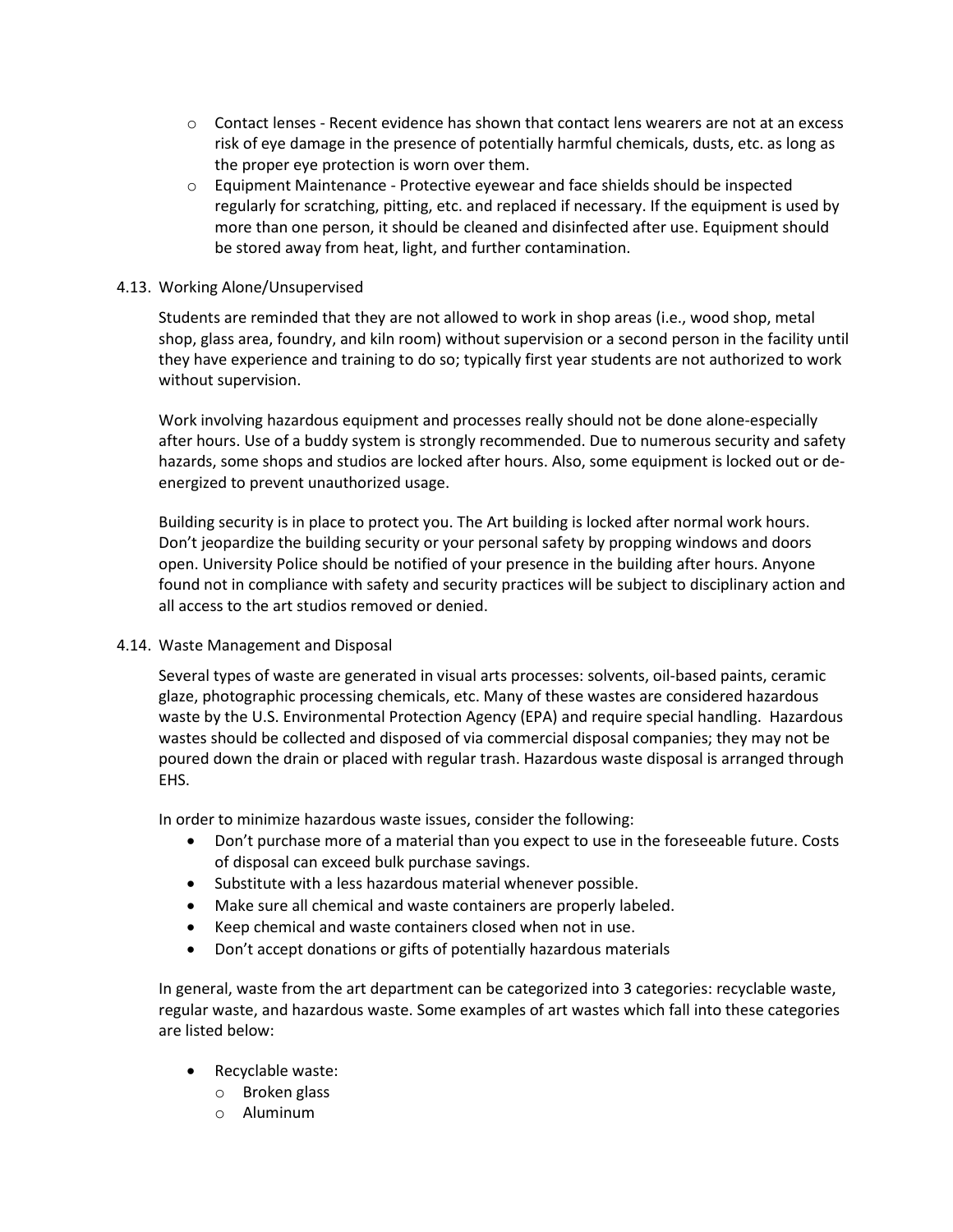- Regular waste:
	- o Wood, water-based paints (after drying in container), glazes (after being fired)
- Hazardous waste (commercial disposal through EHS):
	- o Concentrated acids and bases
	- o Organic oils (linseed oil, tung oil, turpentine, etc.)
	- o Enamel or oil-based paints
	- o Solvents (mineral spirits, acetone, toluene, xylene, etc.)
	- o Solvent soaked rags and paper towels
- <span id="page-13-0"></span>4.15. General Safety Summary
	- Know your materials and their hazards. Learn about the content of art materials and their hazards by reviewing labels and Safety Data Sheets (SDSs). Whenever possible, try to use the safest materials and processes available. For example:
		- o Choose water-based materials instead of solvent-based ones.
		- $\circ$  Eliminate toxic metals like lead and cadmium (e.g., use cadmium-silver solders and leadfree glazes and enamels).
		- $\circ$  Use wet techniques instead of dry techniques to minimize dust production (e.g., wet sanding or wet grinding).
		- o Apply coatings by brushing or dipping instead of spraying.
		- $\circ$  Choose products that do not create dusts and mists. If possible, avoid using materials in powder form or aerosol products or use them with local exhaust ventilation.
	- Know where emergency equipment is located and what to do in the event of an emergency. Examples include:
		- o Eyewash stations and safety showers
		- $\circ$  Fire alarm pull stations, fire extinguishers, designated evacuation assembly area
		- o Emergency phones
		- o Injury response procedures (notification, recordkeeping, healthcare resources)
		- o Locations of Safety Data Sheets (SDSs)
	- 3. Practice good hygiene. It's a simple way to avoid exposure to toxic substances.
		- o Never eat, drink, smoke, chew gum/tobacco, or apply cosmetics in the studio or shop or wherever there is a potential for chemical exposure.
		- $\circ$  Wash your hands and exposed skin thoroughly with soap and water after using any hazardous material or substance and before eating or smoking. Don't forget to wash under your fingernails.
		- o Keep nails trim and clean and do not bite nails.
		- $\circ$  Never use toluene, turpentine, or other solvents to remove paint, inks or stains from your skin. Baby oil can be used to remove paint.
		- o Never hold brushes or tools in your teeth or mouth.
	- Keep studio space clean and organized. Continuous and diligent cleaning of the studio reduces the risk of accident and fire. Designate a separate area for work with potentially hazardous materials.
		- $\circ$  Dusty surfaces should always be wet mopped or cleaned with a HEPA filtered vacuum. Sweeping stirs up the dust and creates an inhalation hazard. This is particularly important with toxic dusts such as clays and pigments.
		- $\circ$  Dusty work areas should be cleaned on a regular basis (preferably daily).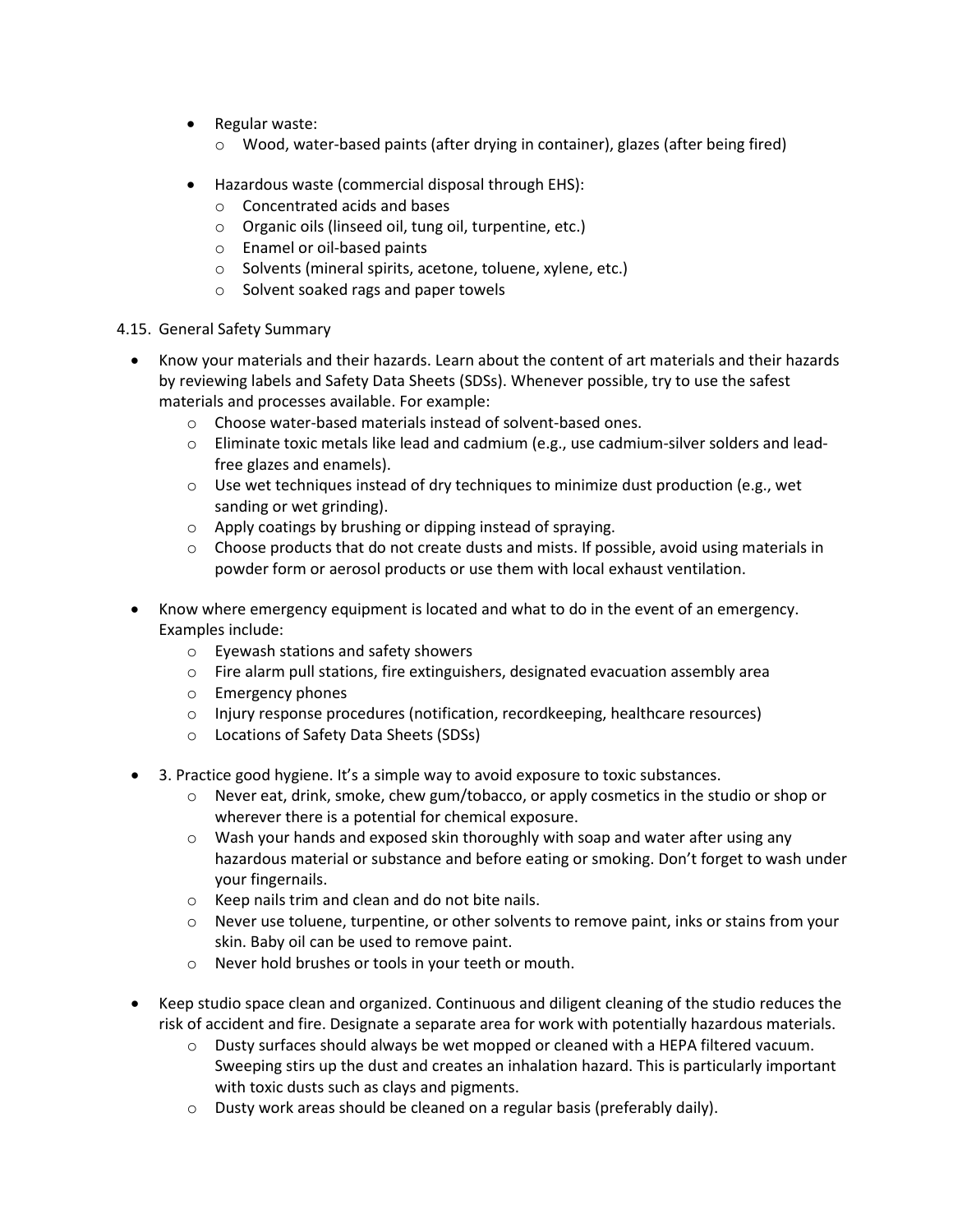- o Clean up wet floors and small spills immediately.
- $\circ$  Store tools and equipment when not in use and keep them in good working order.
- $\circ$  Be neat. Pick up trip hazards and keep working and walking areas unobstructed.
- Use appropriate ventilation to reduce the level of airborne contaminants and prevent accumulation of flammable vapors.
	- $\circ$  Be aware that floor fans or ceiling fans can sometimes stir up settled dust or cause air contaminants to be carried into a person's breathing zone. It's better to use exhaust ventilation to remove hot or contaminated air than it is to just use a fan to blow it around.
	- $\circ$  A common recommendation on product labels is USE WITH ADEQUATE VENTILATION. This is a non-specific phrase that provides little information but it does indicate that the product may contain odorous or potentially toxic materials and that it should be used outdoors, in a large open area, or with a local exhaust system (e.g. spray booth, fume hood, etc.).
	- $\circ$  If local exhaust or dilution ventilation systems are not working properly (e.g., if visible dust leakage or strong odors are noted), notify course instructor.
- Handle and store equipment and supplies properly.
	- o Don't block access to emergency equipment (fire extinguishers, fire alarm stations, etc.)
	- o Keep exit routes, aisles, and exit doors clear of obstructions.
	- o Chose appropriate containers. Avoid breakable glass containers whenever possible and don't put chemicals in empty food or beverage containers.
	- $\circ$  Don't store incompatible chemicals in close proximity. Refer to SDS for information.
	- $\circ$  Store materials safely so they will not fall; don't store hazardous chemicals above eve level. Sharp edges or blades should be protected or enclosed to prevent accidental contact.
	- o Make sure all containers are labeled with contents and hazard warning information.
	- $\circ$  Cover containers when not in use to prevent liquids from evaporating and powders from spilling.
	- $\circ$  Transfer materials carefully to avoid splashing or generating large amounts of dust.
- Wear appropriate clothing and personal protective equipment (PPE). Refer to studio safety guides for specific information.
	- $\circ$  Avoid wearing jewelry, loose long hair, or loose clothing around mechanical equipment.
	- $\circ$  Wear non-synthetic (cotton) clothing when working with hot objects (welding, glass making). Polyester and other synthetic clothing is prohibited for hot work projects.
	- $\circ$  Minimize exposed skin and avoid bare midriffs when working with hazardous chemicals or hot objects.
	- $\circ$  Do not go barefoot in art studios. Sandals and other open shoes are not allowed to be worn when working in any of the 3D Labs (Sculpture Studio: metal or wood shops, when handling or mixing plaster, Ceramics Studio, Glass Studios: kiln room, hot shop or cold shop or Print Studio: moving lithography stones.
	- o Store PPE properly and keep it readily accessible.
- Be a responsible artist. The information in this safety guide is designed to protect you, your fellow artists, and the environment.
	- $\circ$  Follow the instructions of your instructor and teaching assistant. They are there to help you learn and ensure that you can do your artwork safely.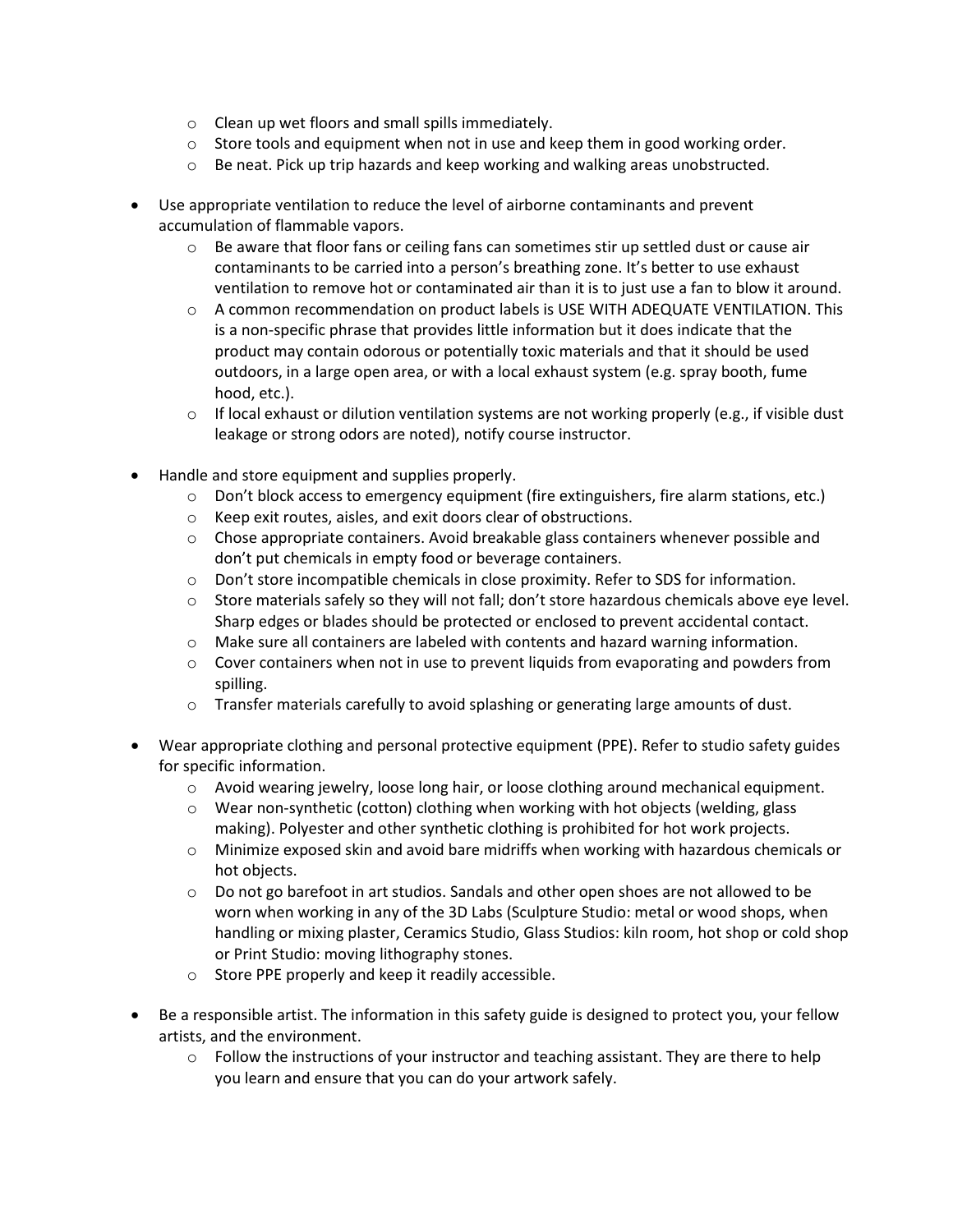- o Do not use equipment if you are not authorized to do so, haven't been trained on it, or are uncertain about what to do. Follow posted instructions for equipment use. If you have questions, ask your instructor.
- o Report unsafe conditions or damaged equipment to your instructor or TA immediately. If necessary, take the equipment out of service or place a warning tag/label on it.
- $\circ$  Recognize your physical, emotional, and mental limits. Eat well-balanced meals and get plenty of rest each night. Do not operate mechanical equipment or power tools while under influence of drugs, alcohol or medication. Decreased alertness is a major cause of accidents.
- o Be considerate of the health and safety of the people around you and their activities. Communicate any known chemical or physical hazards that your project has the potential to create. Work safely and don't put others at risk.

# <span id="page-15-0"></span>**5. Studio Specific Safety Hazards and Precautions**

# <span id="page-15-1"></span>5.1.Ceramics

Hazards associated with ceramics are related to three aspects of the process: preparing and molding the clay, glazing, and firing the clay. There is also a concern about lead and other metals leaching into food and drink from pottery fired with certain glazes. Carefully review Safety Data Sheets (SDS) for the products you use-particularly the glazing compounds.

| <b>ACTIVITY</b>                 | <b>HAZARDS</b>                                                                                                                                                                                                                                                     | <b>PRECAUTIONS</b>                                                                                                                                                                                                                               |
|---------------------------------|--------------------------------------------------------------------------------------------------------------------------------------------------------------------------------------------------------------------------------------------------------------------|--------------------------------------------------------------------------------------------------------------------------------------------------------------------------------------------------------------------------------------------------|
| Working<br>with clay            | Clays contains crystalline silica which<br>can cause the lung disease silicosis.<br>Some clay additives (talc) may be<br>contaminated with asbestos and other<br>hazardous contaminants.<br>Handling/mixing clay in powder form<br>can cause an inhalation hazard. | Review the SDS<br>Avoid creating dust (don't sweep,<br>work wet whenever possible)<br>Wear a dust mask if necessary                                                                                                                              |
| <b>Handling</b><br>glazes/frits | Glazes can contain free silica and highly<br>toxic metals such as lead, cadmium,<br>chromium, etc., which can cause<br>cumulative toxic effects.<br>Handling/mixing glazes in powder form<br>can cause an inhalation hazard.                                       | Review the SDS<br>Avoid creating dust (don't sweep,<br>٠<br>work wet whenever possible)<br>Use fume hood or wear a dust<br>mask if necessary<br>٠<br>If possible, avoid spray application<br>$\bullet$<br>of glazes which can<br>create aerosols |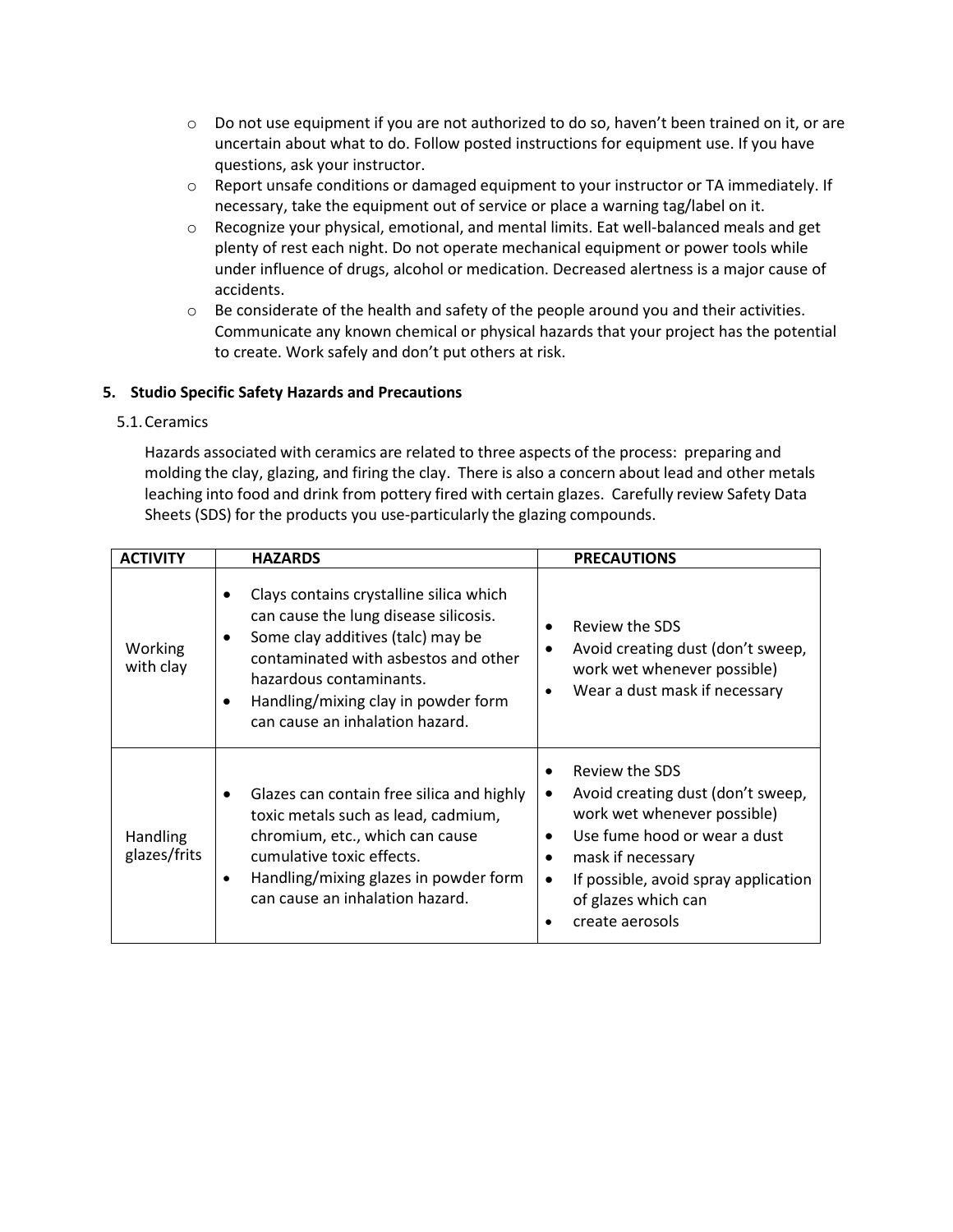| Firing kiln | Toxic gases and fumes (carbon<br>monoxide, formaldehyde, etc.) may be<br>emitted during the firing process as by-<br>products of combustion<br>Infrared radiation produced by the<br>glowing fire can cause cataracts after<br>long periods of exposure.<br>Heat generated by a kiln or hot objects<br>from a kiln can cause thermal burns.<br>Heat can also cause fires in nearby<br>combustibles. | Use exhaust ventilation<br>Wear shaded lenses when looking<br>into a kiln<br>Wear leather gloves when<br>$\bullet$<br>handling hot objects<br>Do not store flammable and<br>$\bullet$<br>combustible materials near kilns<br>$\bullet$ |
|-------------|-----------------------------------------------------------------------------------------------------------------------------------------------------------------------------------------------------------------------------------------------------------------------------------------------------------------------------------------------------------------------------------------------------|----------------------------------------------------------------------------------------------------------------------------------------------------------------------------------------------------------------------------------------|
|-------------|-----------------------------------------------------------------------------------------------------------------------------------------------------------------------------------------------------------------------------------------------------------------------------------------------------------------------------------------------------------------------------------------------------|----------------------------------------------------------------------------------------------------------------------------------------------------------------------------------------------------------------------------------------|

- Don't use kilns, mixers, or other pieces of equipment until you have been trained by a ceramics faculty/instructor member.\*
- Substitute less hazardous clays and glazes whenever possible. (i.e., use lead-free glazes, use water as a vehicle for glazes instead of solvents, etc.) It's better for both you and the environment!
- Wear non-slip shoes in the mixer area or other areas where wet floors may be present.
- Use proper lifting techniques when handling large bags of clay or other heavy materials.
- Wet mop floors and work surfaces daily to minimize dust levels and prevent dry scraps from becoming pulverized.
- Wash your hands with soap and water after working with clay and glazes.

## **\* Observe posted instructions and proceduresfor the following:**

- Firing gas kilns
- Firing electric kilns
- Firing raku kilns
- Soldner clay mixer
- Pugmill operation
	- Mixing and spraying glazes
	- Mixing and handling plaster

#### <span id="page-16-0"></span>5.2.Digital Lab

The primary hazards associated with computer use are visual and musculoskeletal stresses from prolonged use of the computer. Proper design of the computer work area, use of ergonomically designed equipment (mouse, chair), good work practices and maintaining a neutral body posture can help avoid potential problems.

| <b>PRECAUTIONS</b><br>HAZARDS<br><b>ACTIVITY</b><br>AC.<br>HAZ, |
|-----------------------------------------------------------------|
|-----------------------------------------------------------------|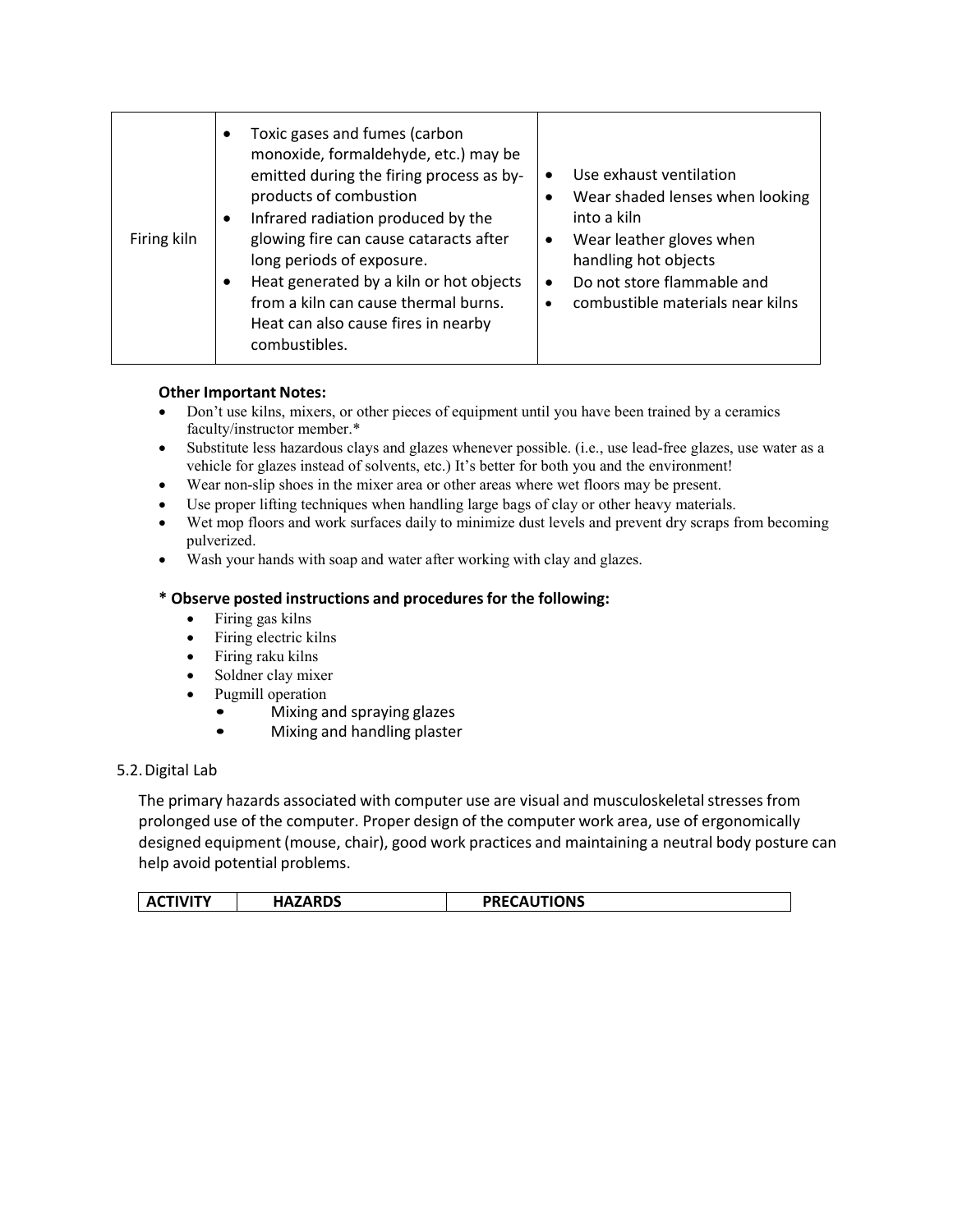| Computer<br>use | Musculoskeletal<br>$\bullet$<br>disorders such as carpal<br>tunnel<br>syndrome, neck strain,<br>etc. | Maintain a neutral body posture:<br>Hands, wrists, forearms are straight,<br>$\circ$<br>in-line and roughly parallel to the floor<br>Head is level or bent slightly forward<br>$\circ$<br>and in-line with the torso<br>Shoulders are relaxed and upper arms<br>O<br>hand normally at the side of the body<br>Elbows are close to the torso<br>$\circ$<br>Feet are fully supported by floor or<br>O<br>footrest<br>Back is fully supported with lumbar<br>O<br>support<br>Thighs and hips are supported by a<br>$\circ$<br>well-<br>padded seat and are parallel to the<br>$\circ$<br>floor<br>Place keyboard and monitor directly in<br>٠<br>front of you.<br>Adjust chair height and arrange mouse and<br>$\bullet$<br>keyboard to achieve a neutral wrist<br>posture.<br>Use a mouse pad with a wrist rest.<br>Change positions frequently. Stretch, get<br>٠<br>up and walk around periodically. |
|-----------------|------------------------------------------------------------------------------------------------------|------------------------------------------------------------------------------------------------------------------------------------------------------------------------------------------------------------------------------------------------------------------------------------------------------------------------------------------------------------------------------------------------------------------------------------------------------------------------------------------------------------------------------------------------------------------------------------------------------------------------------------------------------------------------------------------------------------------------------------------------------------------------------------------------------------------------------------------------------------------------------------------------------|
|                 | Eyestrain from<br>improper viewing<br>distances, glare or<br>reflections on the<br>monitor           | Place monitor perpendicular to window.<br>٠<br>Use blinds or drapes to reduce glare.<br>Tilt screen slightly to avoid glare from<br>٠<br>lights and windows. Use indirect or<br>diffused lighting.<br>Position monitor so top line of screen is at<br>or below eye level.<br>Place monitor directly in front of you and<br>$\bullet$<br>at least 20 inches away.<br>Periodically clean and dust computer<br>٠<br>monitor.<br>Instead of bifocals, use single vision glasses<br>$\bullet$<br>with a focal length designed for computer<br>work<br>(Avoid having to tilt head back to see the<br>٠<br>monitor)                                                                                                                                                                                                                                                                                         |
|                 | <b>Electrical hazards</b>                                                                            | Use only power cords provided in the Lab.<br>$\bullet$<br>Extension cords and power strips brought<br>٠<br>in from the outside are prohibited.                                                                                                                                                                                                                                                                                                                                                                                                                                                                                                                                                                                                                                                                                                                                                       |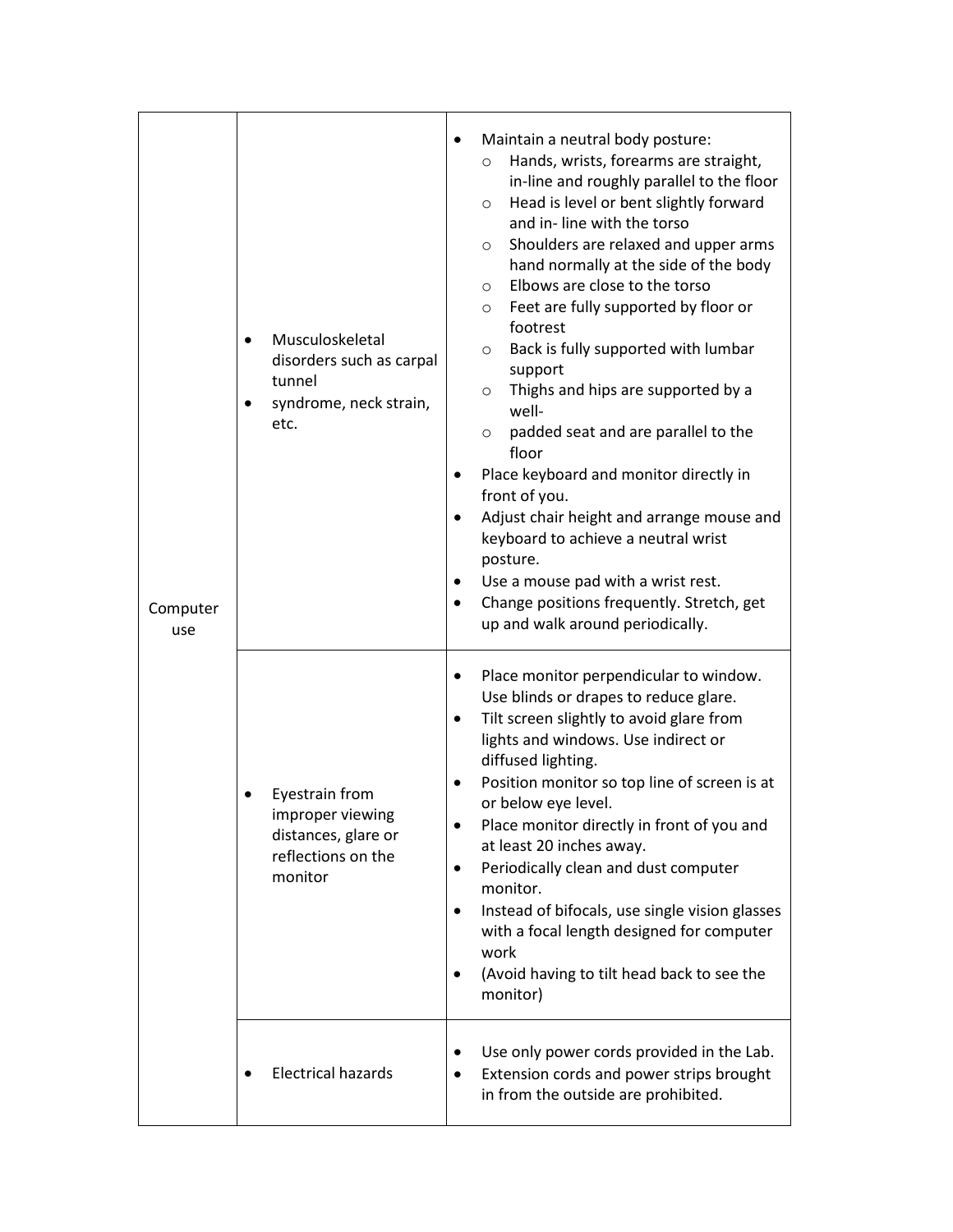Food and drinks are not allowed in the Digital Lab.

For further information, visit this [OSHA page.](http://www.osha.gov/SLTC/etools/computerworkstations/index.html)

<span id="page-18-0"></span>5.3.Drawing/Painting

Paints are pigments mixed with a vehicle or binder. Drawing media includes crayons, pencils, inks, felt-tip markers, oil pastels as well as dust-creating media such as charcoal and pastels which are often fixed with spray fixatives. Hazards associated with painting/drawing are related to the pigments, solvents, varnishes, lacquers, and binders or vehicles that pigments are mixed with. Some of these materials may cause allergic reactions in certain individuals; some materials may be carcinogenic or toxic by ingestion or inhalation and some may be absorbed through the skin. Accidental ingestion can occur due to eating, drinking, or smoking while working, and inadvertent hand to mouth contact. Carefully review Safety Data Sheets (SDS) for the products you use and review specific hazard control measures.

| <b>ACTIVITY</b>             | <b>HAZARDS</b>                                                                                                                                                                                                                                                                                                                                                                                                                                       | <b>PRECAUTIONS</b>                                                                                                                                                                                                                                                                                               |
|-----------------------------|------------------------------------------------------------------------------------------------------------------------------------------------------------------------------------------------------------------------------------------------------------------------------------------------------------------------------------------------------------------------------------------------------------------------------------------------------|------------------------------------------------------------------------------------------------------------------------------------------------------------------------------------------------------------------------------------------------------------------------------------------------------------------|
| Painting and<br>solvent use | Mixing dry powders and sanding can create<br>inhalation and ingestion hazards.<br>Some natural resins may cause skin<br>$\bullet$<br>irritation or allergies.<br>Some solvents and vehicles used in paints<br>$\bullet$<br>can evaporate quickly and contaminate the<br>air creating an inhalation hazard.<br>Some solvents can be absorbed through<br>the skin and can cause dermatitis with<br>prolonged exposure.<br>Many solvents are flammable. | Review the SDS<br>$\bullet$<br>Mix dry pigments in a<br>$\bullet$<br>chemical fume hood. Avoid<br>creating dust.<br>Wear a dust mask or N95<br>$\bullet$<br>respirator if necessary.<br>Avoid skin contact with<br>$\bullet$<br>solvents. Wear nitrile gloves.<br>Wash hands before eating,<br>drinking, smoking |
| Spray<br>application        | Airbrushes, and aerosol spray cans release<br>٠<br>very fine mist particles that can remain in<br>the air for several hours and are readily<br>inhaled.<br>Aerosol spray paints and other products<br>contain propellants that are extremely<br>flammable.<br>Spray application of some solvents and<br>paints can create a flammable atmosphere.                                                                                                    | Never spray solvent-based<br>$\bullet$<br>materials in or near the<br>building except in<br>designated spray booths.<br>Use water-based airbrushing<br>$\bullet$<br>paints and inks rather than<br>solvent-based.                                                                                                |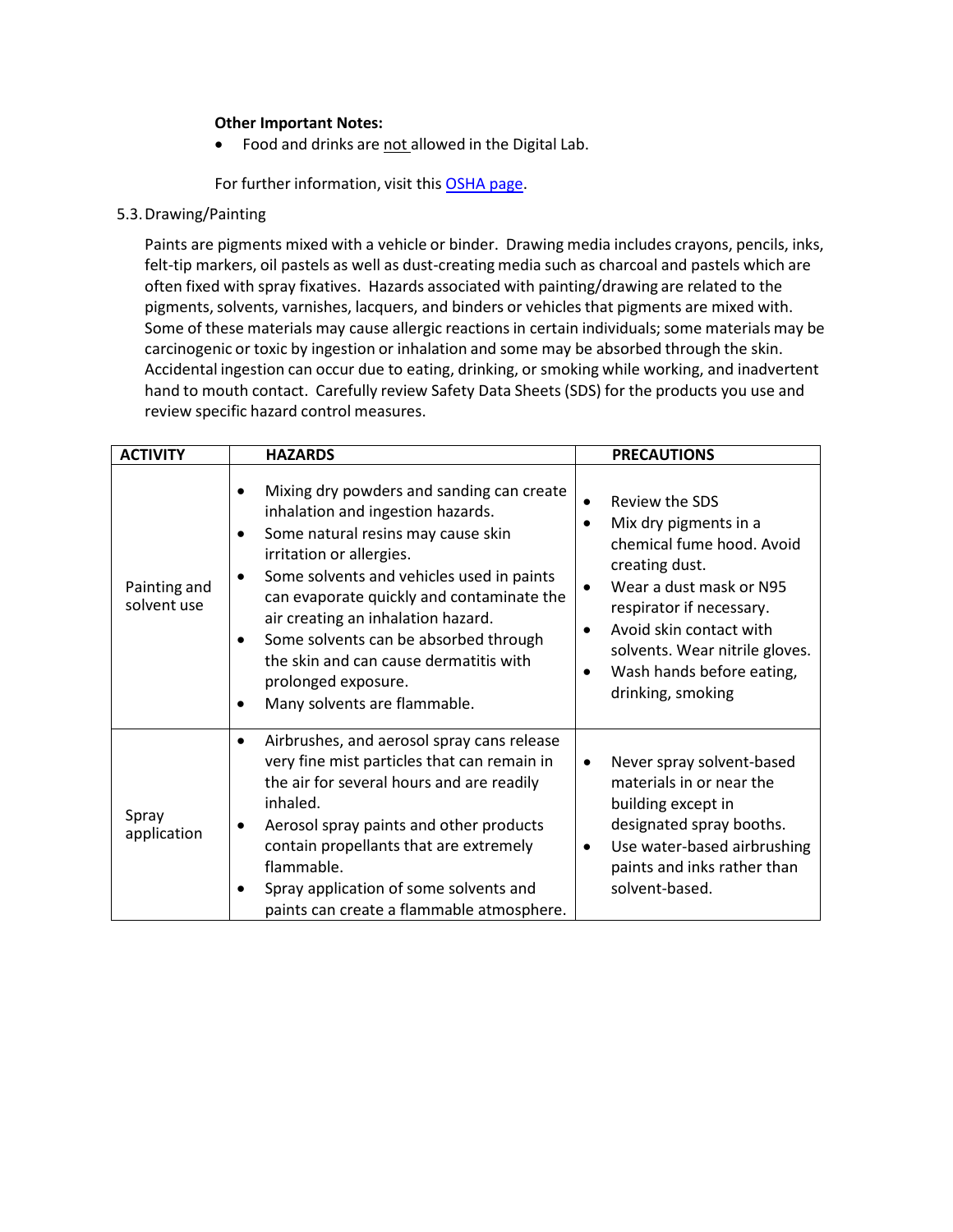| Drawing<br>Media | Dust from charcoal sticks, pastels, and<br>$\bullet$<br>colored chalks can cause problems for<br>individuals with asthma<br>Pastels can contain toxic pigments which<br>$\bullet$<br>can be hazardous by inhalation or<br>accidental ingestion.<br>Spray fixatives contain toxic solvents and<br>٠<br>flammable propellants.<br>Some drawing inks and permanent felt tip<br>٠<br>markers can contain solvents. | Don't blow off excess pastel<br>or charcoal dust.<br>Wet wipe or mop dusty<br>$\bullet$<br>surfaces.<br>Wear a dust mask or N95<br>$\bullet$<br>respirator if necessary<br>Never spray fixative in or<br>$\bullet$<br>near the building except in<br>designated spray booths. |
|------------------|----------------------------------------------------------------------------------------------------------------------------------------------------------------------------------------------------------------------------------------------------------------------------------------------------------------------------------------------------------------------------------------------------------------|-------------------------------------------------------------------------------------------------------------------------------------------------------------------------------------------------------------------------------------------------------------------------------|
|------------------|----------------------------------------------------------------------------------------------------------------------------------------------------------------------------------------------------------------------------------------------------------------------------------------------------------------------------------------------------------------------------------------------------------------|-------------------------------------------------------------------------------------------------------------------------------------------------------------------------------------------------------------------------------------------------------------------------------|

- Do not use miter saw and other pieces of equipment until you have been trained by a faculty member.\*
- Substitute less hazardous materials whenever possible. (i.e., use lead-free paints, use watersoluble materials instead of solvents, etc.) It's better for both you and the environment!
- Avoid use of pigments which contain toxic metals such as lead, cobalt, cadmium, chromates, mercury, etc.
- Hazardous metal fumes may be produced when coated surfaces are heated or burned.
- Do not use solvents to clean skin--remove paint from your skin with baby oil then use soap and water.
- Wash your hands with soap and water after working with painting and drawing materials.

# **\* Observe posted instructions and proceduresfor the following:**

- Solvent and fixative use
- Miter saw operation

# <span id="page-19-0"></span>5.4.Glass Making

There are a number of hazards associated with glassmaking: burns, razor sharp objects, hazardous chemicals in glass, exposure to heat, carbon monoxide from incomplete combustion and eye damage from optical radiation and flying glass. Carefully review the Safety Data Sheet (SDS) for the products you use.

| <b>ACTIVITY</b>                                                                          | <b>HAZARDS</b>                                                                                                                                                                                                                                   | <b>PRECAUTIONS</b>                                                                                                                                                                                                                                                                                                                                                                    |
|------------------------------------------------------------------------------------------|--------------------------------------------------------------------------------------------------------------------------------------------------------------------------------------------------------------------------------------------------|---------------------------------------------------------------------------------------------------------------------------------------------------------------------------------------------------------------------------------------------------------------------------------------------------------------------------------------------------------------------------------------|
| Hot Work<br>(working)<br>with<br>molten<br>glass, hot<br>objects and<br>heat<br>sources) | <b>Burns</b><br>$\bullet$<br>Clothing can melt or catch fire<br>$\bullet$<br>Prolonged work in a hot<br>$\bullet$<br>environment can cause heat<br>stress (heat exhaustion)<br>Hot glass can release toxic gases<br>$\bullet$<br>and metal fumes | Wear Kevlar gloves when handling hot<br>objects.<br>Be careful not to grab hot objects (wrong<br>$\bullet$<br>end of punty)<br>Wear cotton or wool clothing-including<br>underwear<br>(not nylon or polyester)<br>Drink plenty of water and take breaks as<br>$\bullet$<br>necessary.<br>If desired, wear a heat resistant face shield in<br>$\bullet$<br>addition to eye protection. |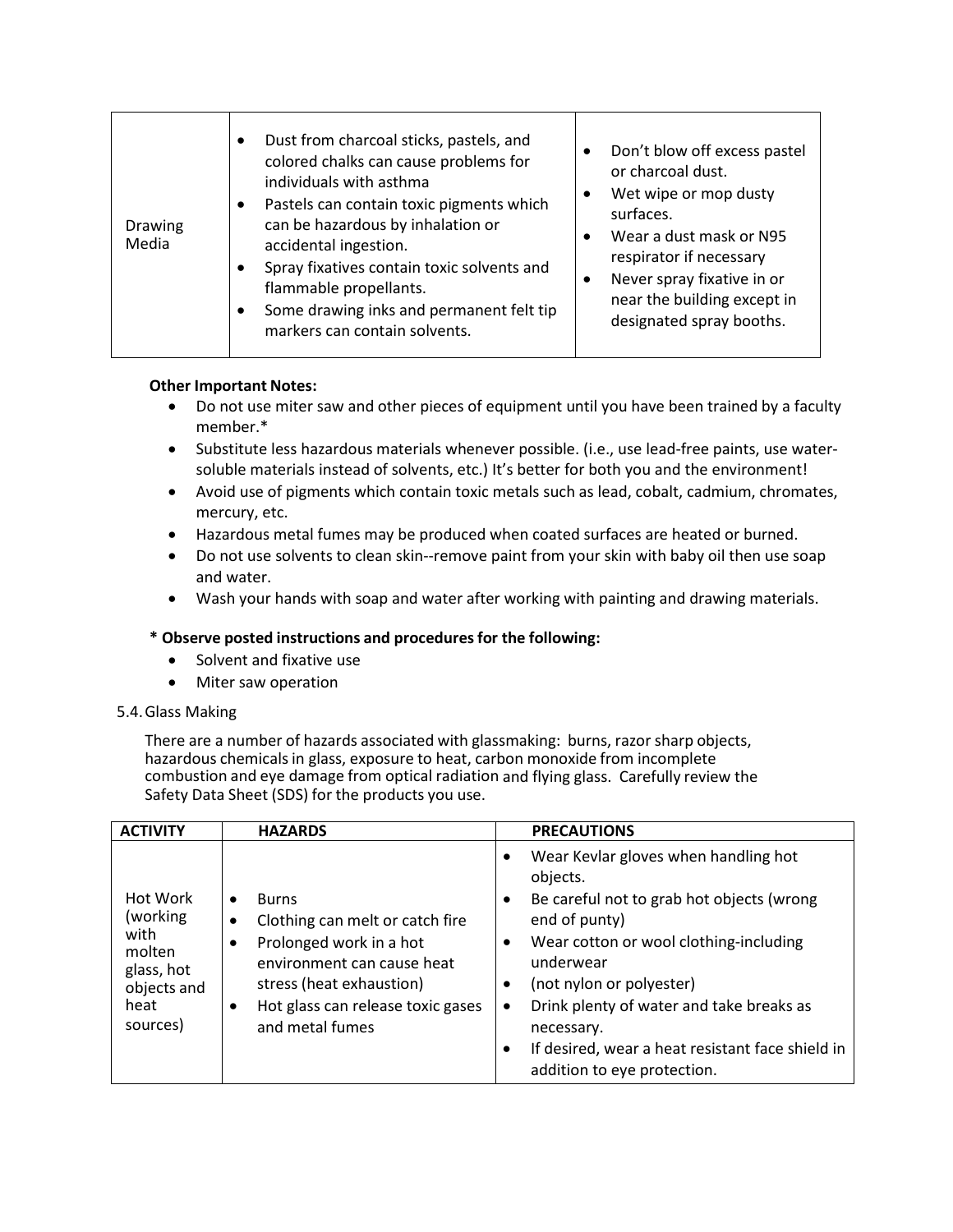| Cold Work<br>(handling<br>glass<br>powder,<br>colorants,<br>grinding<br>glass,<br>blasting) | Glass (especially colors) can<br>$\bullet$<br>contain heavy metals (lead,<br>cadmium arsenic, etc.) that can<br>be poisonous if inhaled or<br>accidentally ingested.<br>Sand contains crystalline silica<br>$\bullet$<br>which can be an inhalation<br>hazard | Review the SDS.<br>$\bullet$<br>Use least hazardous materials whenever<br>$\bullet$<br>possible.<br>Avoid creating dust (use wet process,<br>$\bullet$<br>blasting cabinet, etc.)<br>Wear a dust mask if necessary<br>$\bullet$                                               |
|---------------------------------------------------------------------------------------------|---------------------------------------------------------------------------------------------------------------------------------------------------------------------------------------------------------------------------------------------------------------|-------------------------------------------------------------------------------------------------------------------------------------------------------------------------------------------------------------------------------------------------------------------------------|
| Looking<br>into<br>furnace or<br>glory hole                                                 | Optical (infrared) radiation from<br>$\bullet$<br>the glowing fire can cause<br>cataracts and other eye damage.                                                                                                                                               | Wear tinted eye protection (minimum rating<br>$\bullet$<br>of 99.9% UV and 92.5% IR).<br>NOTE: Sunglasses don't protect against<br>$\bullet$<br>infrared radiation.                                                                                                           |
| Glass<br>handling,<br>glass<br>recycling,<br>glass<br>crushing                              | Cracked and flying glass can<br>٠<br>form as glass cools<br>Glass can cut or puncture or cut<br>$\bullet$<br>skin                                                                                                                                             | Wear safety glasses.<br>$\bullet$<br>Wear cut resistant gloves.                                                                                                                                                                                                               |
| Operation<br>of gas<br>burning<br>equipment                                                 | Carbon monoxide can be<br>$\bullet$<br>produced if flame in furnace or<br>pipe warmer is not burning<br>properly<br>Gas leaks                                                                                                                                 | Do not use equipment if not properly<br>trained.<br>Make sure good ventilation is provided.<br>$\bullet$<br>Periodically inspect all gas line connections<br>$\bullet$<br>with soapy water.<br>If gas odor is noted, turn off gas supply and<br>$\bullet$<br>check for leaks. |

- Do not use furnaces or other pieces of equipment until you have been trained by a faculty member.\*
- Wear appropriate eye protection. If your eyes hurt, you should be wearing more eye protection.
- Wear natural fiber clothing and sturdy shoes or boots.
- Remove watches and jewelry. Tie back long hair.
- Remove butane lighters from pockets when working around furnace and other heat sources.
- Dispose of hot glass properly. Never dispose of hot glass with regular trash.

# **\* Observe posted instructions and proceduresfor the following:**

- Hot shop rules
- Lighting a glory hole
- Lighting a pipe warmer
- Grinding wheel
- Belt sander
- Sand blaster (blasting cabinet)
- Annealers (take off and loading)

# <span id="page-20-0"></span>5.5.Photography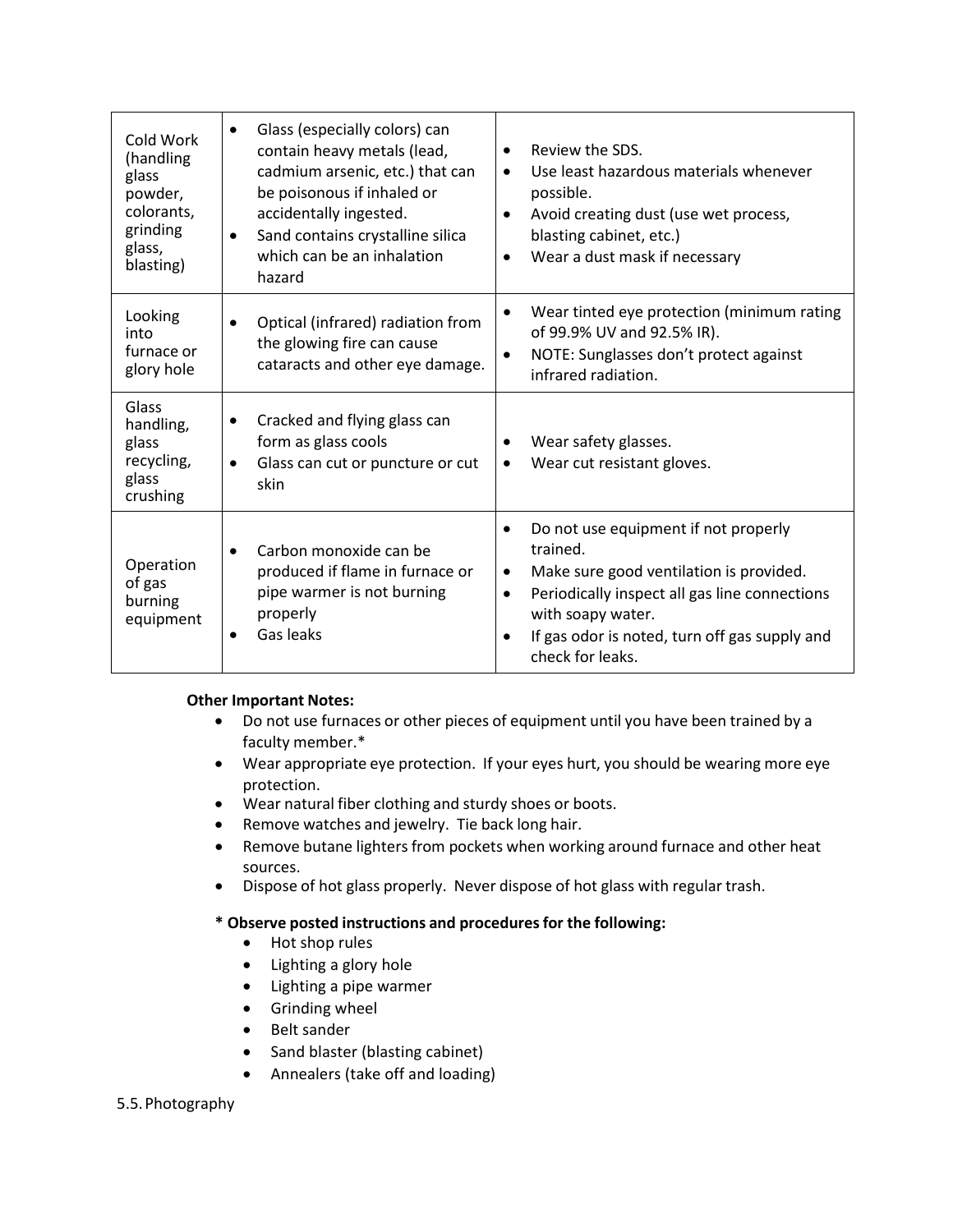Taking photos is the safest part of photography but there are many chemical hazards in the developing process. Some of these chemicals may cause allergic reactions in certain individuals; some may be carcinogenic or toxic by ingestion or inhalation and some may be absorbed through the skin. Accidental ingestion can occur due to eating, drinking, or smoking while working, and inadvertent hand to mouth contact. Carefully review Safety Data Sheets (SDS) for the products you use and review specific hazard control measures.

| <b>ACTIVITY</b>         | <b>HAZARDS</b>                                                                                                                                                                                                                                                            | <b>PRECAUTIONS</b>                                                                                                                                                                                                                                              |
|-------------------------|---------------------------------------------------------------------------------------------------------------------------------------------------------------------------------------------------------------------------------------------------------------------------|-----------------------------------------------------------------------------------------------------------------------------------------------------------------------------------------------------------------------------------------------------------------|
|                         | Some processing chemicals are<br>$\bullet$<br>skin irritants or sensitizers and<br>inhalation or dermal contact<br>can cause adverse reactions<br>such as allergic contact<br>dermatitis, skin rashes, or<br>permanent sensitization.                                     | Review the SDS.<br>$\bullet$<br>Avoid skin contact with chemicals. Use<br>$\bullet$<br>tongs and wear appropriate clothing and<br>PPE.<br>Know where the nearest eyewash station<br>$\bullet$<br>is located.<br>Wash hands before eating, drinking,<br>smoking. |
| Photo<br>processin<br>g | Some processing chemicals<br>$\bullet$<br>emit a variety of respiratory<br>irritants (acetic acid,<br>formaldehyde, hydrogen<br>sulfide, sulfur dioxide).<br>Exposure to these irritants can<br>$\bullet$<br>cause increased susceptibility<br>to respiratory infections. | Always mix concentrated solutions in a<br>$\bullet$<br>well- ventilated area or fume hood.<br>Keep working solutions covered when not<br>$\bullet$<br>in use.<br>Make sure local and dilution ventilation<br>$\bullet$<br>systems are working properly.         |
|                         | Many chemicals use in photo<br>processing are highly toxic if<br>ingested.                                                                                                                                                                                                | Wash hands before eating, drinking,<br>$\bullet$<br>smoking.<br>Don't put processing chemicals in food or<br>$\bullet$<br>drink containers.                                                                                                                     |
|                         | Highly irritating and toxic<br>$\bullet$<br>substances can be produced<br>and become airborne if stock or<br>working solutions are mixed<br>with incompatible materials.                                                                                                  | Do not mix stock solutions with<br>$\bullet$<br>incompatible materials.<br>Store incompatible materials separately.<br>$\bullet$<br>Label all containers                                                                                                        |
|                         | Water and other liquids may be<br>$\bullet$<br>used in the vicinity of electrical<br>equipment.                                                                                                                                                                           | Separate electrical equipment from water<br>$\bullet$<br>sources.<br>Install ground fault circuit interrupters on<br>$\bullet$<br>all electrical outlets within 5 ft. of water<br>source.                                                                       |

**Other Important Notes:**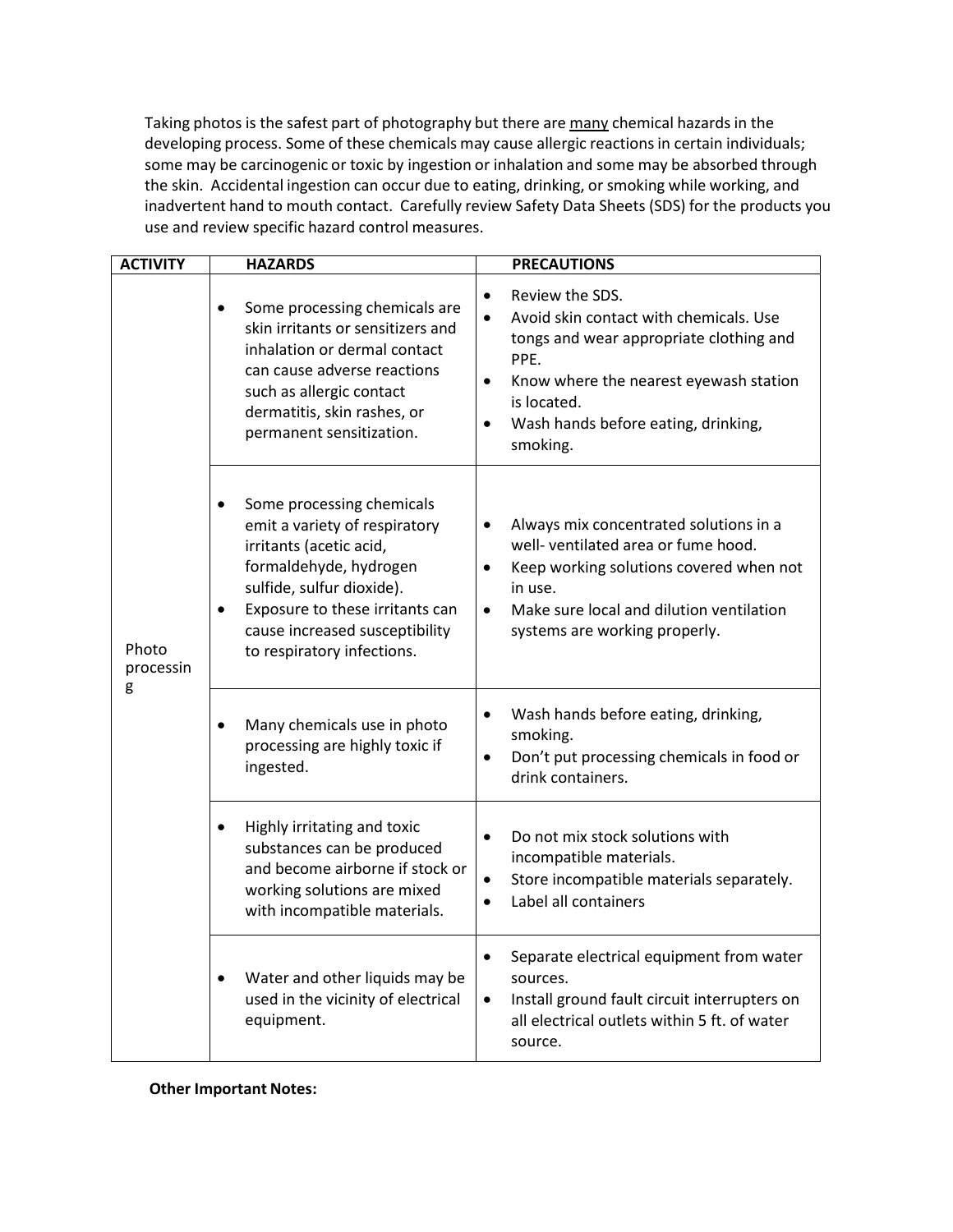- Don't use processing chemicals and equipment until you have been trained by a faculty member.\*
- Substitute less hazardous materials whenever possible. It's better for both you and the environment!
- Work in well ventilated areas. If local and dilution ventilation systems are not working properly, notify course instructor.
- Dispose of waste chemicals properly. Contact course instructor or EHS (806.651.2270) for assistance.
- Find out where the nearest emergency eyewash station is located.
- Wash your hands with soap and water after working with processing chemicals.

# **\* Observe posted instructions and proceduresfor the following:**

- Standard B & W film developer<br>• Archive fixer remover
- Archive fixer remover
- Record speed fixer<br>• Block stop bath
- Block stop bath<br>• Quicksilver print
- Quicksilver print developer

# <span id="page-22-0"></span>5.6.Print making/Lithography

Hazards associated with printmaking relate to chemicals found in inks, pigments, solvents, acids, adhesives and other materials that may be used. Some of these materials may cause allergic reactions in certain individuals; some materials may be carcinogenic or toxic by ingestion or inhalation and some may be absorbed through the skin. Accidental ingestion can occur due to eating, drinking, or smoking while working, and inadvertent hand to mouth contact. Carefully review Safety Data Sheets (SDS) for the products you use and review specific hazard control measures.

| <b>ACTIVITY</b>                                                              | <b>HAZARDS</b>                                                                                                                                                                                                                                                            | <b>PRECAUTIONS</b>                                                                                                                                                                                                                                                                                                                      |
|------------------------------------------------------------------------------|---------------------------------------------------------------------------------------------------------------------------------------------------------------------------------------------------------------------------------------------------------------------------|-----------------------------------------------------------------------------------------------------------------------------------------------------------------------------------------------------------------------------------------------------------------------------------------------------------------------------------------|
| Use of inks,<br>pigments,<br>solvents (mineral<br>spirits, alcohol,<br>etc.) | Some solvents and vehicles used in<br>paints can evaporate quickly and<br>contaminate the air creating an<br>inhalation hazard.<br>Some solvents can be absorbed through<br>the skin and can cause dermatitis with<br>prolonged exposure.<br>Many solvents are flammable. | Review the SDS<br>$\bullet$<br>Mix dry pigments in a<br>chemical fume hood. Avoid<br>creating dust.<br>Wear a dust mask or N95<br>respirator when necessary.<br>Avoid skin contact with<br>$\bullet$<br>solvents. Wear chemical<br>resistant clothing (apron,<br>gloves)<br>Wash hands before eating,<br>$\bullet$<br>drinking, smoking |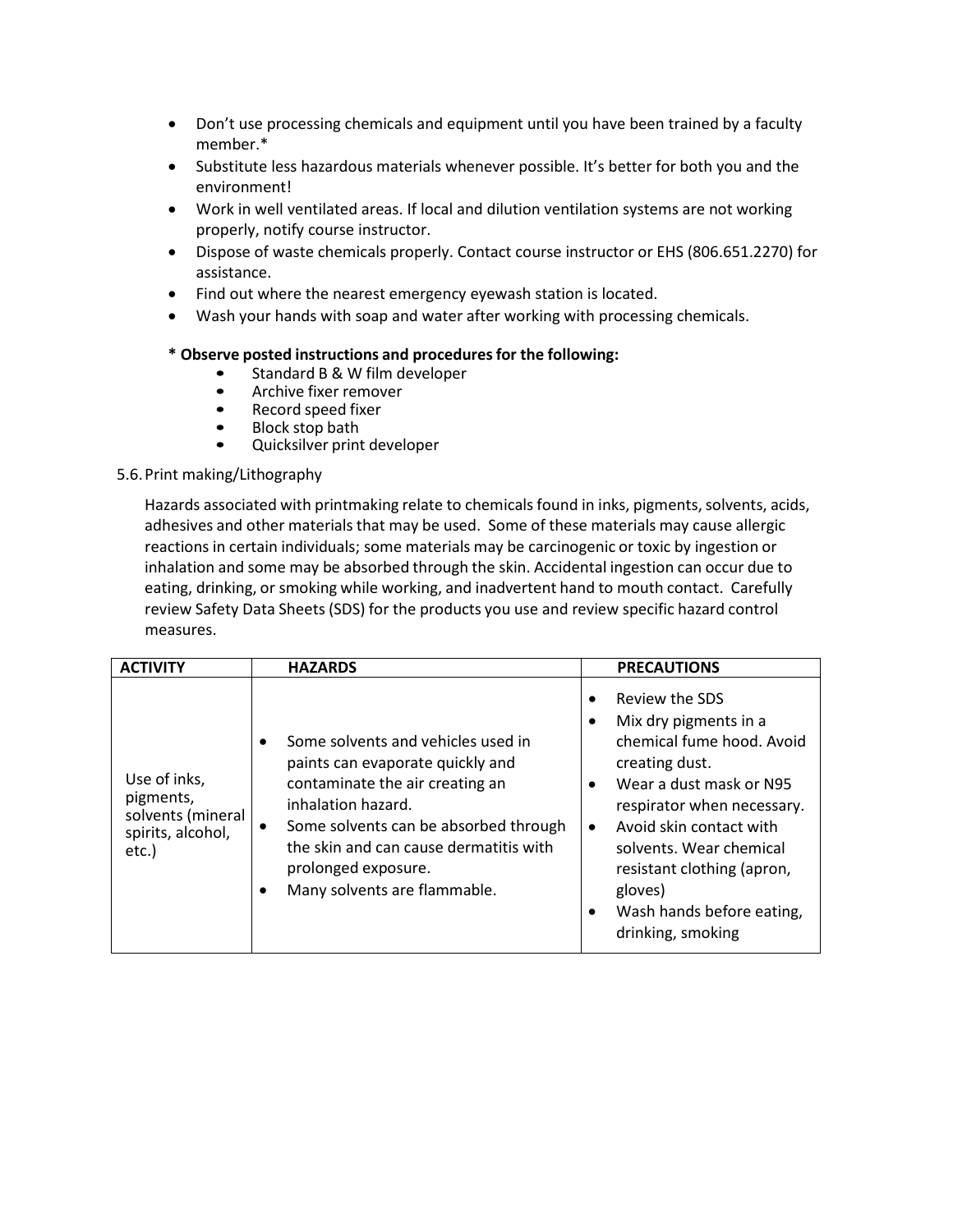| Acid handling<br>(typically small<br>amounts of<br>glacial acetic acid<br>and nitric acid) | Contact with acids can irritate skin and<br>mucous membranes and can cause<br>chemical burns.<br>Inhalation may cause adverse effects on<br>$\bullet$<br>internal organs, not recommended for<br>users that may be pregnant<br>Acid spills can damage clothing and<br>٠<br>equipment. | Always wear chemical<br>splash goggles and<br>neoprene gloves when<br>handling acids.<br>Only authorized persons are<br>٠<br>allowed to mix acids.<br>Mix acid solutions in the<br>fume hood                             |
|--------------------------------------------------------------------------------------------|---------------------------------------------------------------------------------------------------------------------------------------------------------------------------------------------------------------------------------------------------------------------------------------|--------------------------------------------------------------------------------------------------------------------------------------------------------------------------------------------------------------------------|
| Moving<br>lithography<br>stones                                                            | Back injuries may occur from lifting<br>heavy stones.                                                                                                                                                                                                                                 | Use mechanical lift or get<br>$\bullet$<br>help when moving stones<br>larger than<br>12 inches in diameter.                                                                                                              |
| Use of non-<br>powered<br>hand<br>tools                                                    | Sharp or pointed tools can cause cuts or<br>puncture wounds<br>Frequent and prolonged use of hand<br>$\bullet$<br>tools can cause carpal tunnel syndrome.                                                                                                                             | Cut away from the body<br>and keep hands clear of<br>blade.<br>Store tools safely; protect<br>$\bullet$<br>sharp edges or blades when<br>not in use.<br>Use ergonomically designed<br>٠<br>tools that fit the hand well. |

- Don't use presses until you have been trained by a faculty member.\*
- Substitute less hazardous materials whenever possible. It's better for both you and the environment!
- Dispose of waste properly.
- Don't use put paints or solvents in food or drink containers.
- Remove paint from your skin with baby oil or soy-based cleansers then use soap and water. Don't use solvents to clean skin.
- Wash your hands with soap and water after working with painting and drawing materials.

# **\* Observe posted instructions and proceduresfor the following:**

- Presses
- Lithography

# <span id="page-23-0"></span>5.7.Sculpture/Metal Working

The hazards associated with metalworking depend on the type of work performed and methods used. Artists may weld, braze, solder, or torch cut metals as well as cast or forge them. Melting metal can produce toxic gases as well as metal fumes (very small particles that can penetrate deep into the lungs). Carefully review Safety Data Sheets (SDS) for the products you use and identify the hazardous materials in them.

|  | <b>ACTIVITY</b> | <b>HAZARDS</b> | <b>PRECAUTIONS</b> |
|--|-----------------|----------------|--------------------|
|--|-----------------|----------------|--------------------|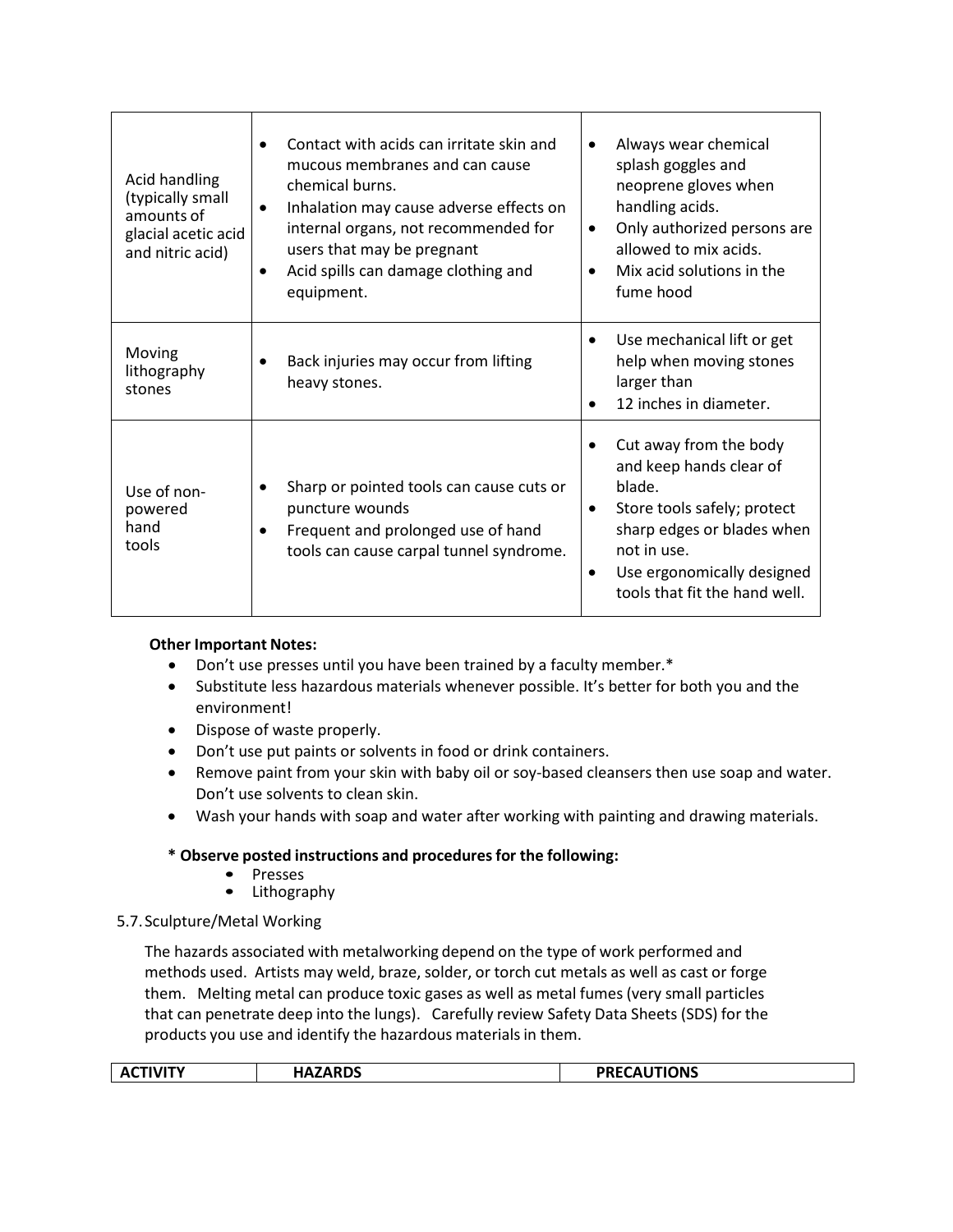| Metal casting<br>(mold making,<br>removing<br>molds)      | Sand has a high silica content which<br>can become airborne during mold<br>handling and create an inhalation<br>hazard.<br>Some resins are moderately toxic by<br>skin contact and inhalation.                                                                                                                                                                                                                                                                                                        | Review the SDS. If possible, avoid<br>٠<br>using formaldehyde and<br>polyurethane resins in molding<br>sand.<br>Use silica-free sand.<br>$\bullet$<br>Mix molding sand in well ventilated<br>$\bullet$<br>area (preferably with local exhaust<br>ventilation)                                                                                                                                                                                                                                                                                                                    |
|-----------------------------------------------------------|-------------------------------------------------------------------------------------------------------------------------------------------------------------------------------------------------------------------------------------------------------------------------------------------------------------------------------------------------------------------------------------------------------------------------------------------------------------------------------------------------------|----------------------------------------------------------------------------------------------------------------------------------------------------------------------------------------------------------------------------------------------------------------------------------------------------------------------------------------------------------------------------------------------------------------------------------------------------------------------------------------------------------------------------------------------------------------------------------|
| <b>Metal casting</b><br>(melting and<br>pouring<br>metal) | Toxic metal fumes can be produced.<br>٠<br>Welding and furnaces can generate<br>combustion gases (carbon<br>monoxide)<br>Furnaces release a lot of heat and<br>infrared radiation that can lead to<br>heat stress, skin burns, and eye<br>damage.<br>Molten metal can burn organic resins<br>and binders in the sand mold and<br>release toxic decomposition                                                                                                                                          | Review the SDS<br>$\bullet$<br>Work in a well ventilated area.<br>$\bullet$<br>Be sure exhaust ventilation system<br>on furnace is functioning properly.<br>Work in pairs when pouring molten<br>$\bullet$<br>metal into molds<br>Never pour directly over cement or<br>٠<br>water.                                                                                                                                                                                                                                                                                              |
| Metal forging                                             | Shaping hot or cold metal with<br>٠<br>hammers can general high noise<br>levels and potential crushing injuries.<br>Molten metal can cause severe<br>burns.                                                                                                                                                                                                                                                                                                                                           | Wear eye and hearing protection.<br>Wear heat resistant gloves and<br>$\bullet$<br>other protective clothing.<br>Be sure tools are in good condition.                                                                                                                                                                                                                                                                                                                                                                                                                            |
| Welding, brazing,<br>soldering                            | A number of air contaminants are<br>produced including toxic metal<br>fumes and gases (ozone, oxides of<br>nitrogen, carbon monoxide).<br>Base metals that are coated with<br>paint can release toxic materials<br>when heated.<br>Base metals such as stainless steel or<br>$\bullet$<br>galvanized steel can release highly<br>toxic fumes (zinc, chromium).<br>Welding can produce ultraviolet and<br>٠<br>infrared radiation.<br>Heat and slag can cause serious<br>$\bullet$<br>burns and fires. | Review SDS for base metals,<br>$\bullet$<br>welding rods, flux, etc. If possible,<br>avoid using metals that contain<br>lead, zinc, nickel, chromium and<br>other toxic metals.<br>Remove any preservative coatings<br>$\bullet$<br>from base metal before welding or<br>cutting.<br>Work in a well ventilated area<br>$\bullet$<br>Wear a respirator if working on<br>$\bullet$<br>stainless or galvanized.<br>Wear shaded eye protection<br>$\bullet$<br>Wear natural fiber clothing, sturdy<br>$\bullet$<br>close-toed shoes, leather gloves<br>and other protective clothing |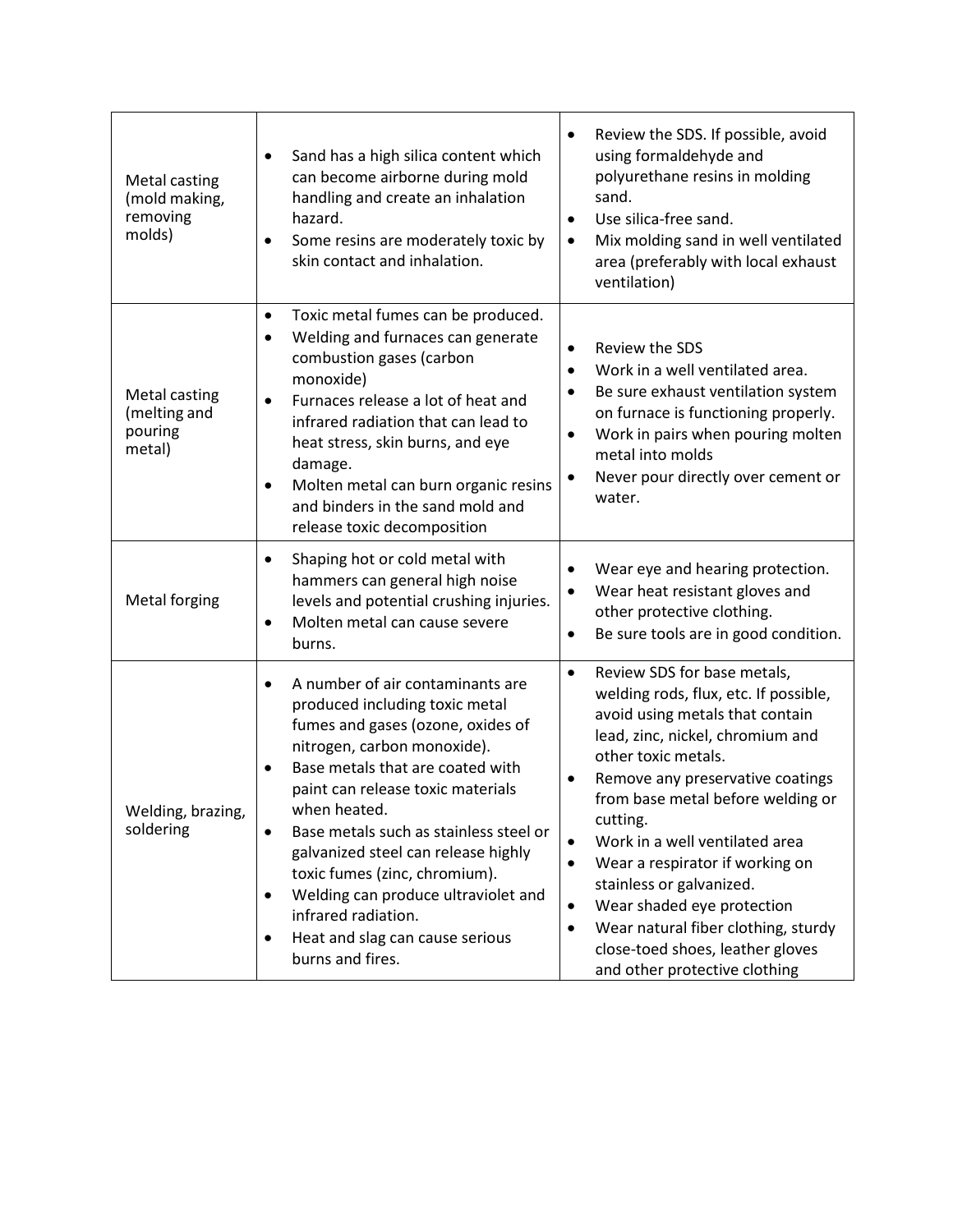| Improper use of equipment can<br>٠<br>cause injuries.<br>Clothing, hair, fingers can get caught<br>in moving equipment.<br>$\bullet$<br>Damaged electrical cords, plugs and<br>$\bullet$<br>٠<br>Operating<br>switches can cause fires or electrical<br>٠<br>mechanical<br>shock.<br>equipment<br>Prolonged exposure to high noise<br>٠<br>٠<br>levels can cause hearing loss.<br>Extended use of vibrating hand tools<br>$\bullet$<br>٠<br>can cause damage to the muscles<br>and tendons in the hand. | Don't use equipment without prior<br>training.<br>Keep guards in place.<br>Use push sticks.<br>Always turn equipment OFF when<br>making adjustments.<br>Remove watch, jewelry, tie back<br>long hair.<br>Wear appropriate PPE (eye<br>protection, hearing protection, etc.) |
|---------------------------------------------------------------------------------------------------------------------------------------------------------------------------------------------------------------------------------------------------------------------------------------------------------------------------------------------------------------------------------------------------------------------------------------------------------------------------------------------------------|-----------------------------------------------------------------------------------------------------------------------------------------------------------------------------------------------------------------------------------------------------------------------------|
|---------------------------------------------------------------------------------------------------------------------------------------------------------------------------------------------------------------------------------------------------------------------------------------------------------------------------------------------------------------------------------------------------------------------------------------------------------------------------------------------------------|-----------------------------------------------------------------------------------------------------------------------------------------------------------------------------------------------------------------------------------------------------------------------------|

## **Important Notes:**

- Don't use equipment until you have been trained by a faculty member.\*
- Substitute less hazardous materials whenever possible.
- Never store or use chlorinated hydrocarbons or flammable materials in the welding area.
- Use a welding curtain to shield your work from others.
- Don't let molten metal come in contact with water, grease, oil or other organic materials.
- When finishing working or leaving the studio, wash hands thoroughly.

# **\* Observe posted instructions and proceduresfor the following:**

- Metal Shop Rules
- Abrasive cut-off machine (chop saw)
- Electric welders (Arc/TIG/MIG/plasma cutter)
- Oxy-acetylene (gas) welding/cutting
- Angle grinder
- Band saw
- Bench grinder
- Drill press
- Forge
- Natural gas furnace
- Sand mixer
- Trip hammer

# <span id="page-25-0"></span>5.8.Sculpture/Woodworking

Woodworking hazards include the wood itself, preservatives that may be present within the wood, hand and machine tools used to shape it, glues, and finishing compounds. Wood sculpture can use many different types of hard and soft woods including many exotic tropical woods. Carefully review Safety Data Sheets (SDS) for the wood and other products you use.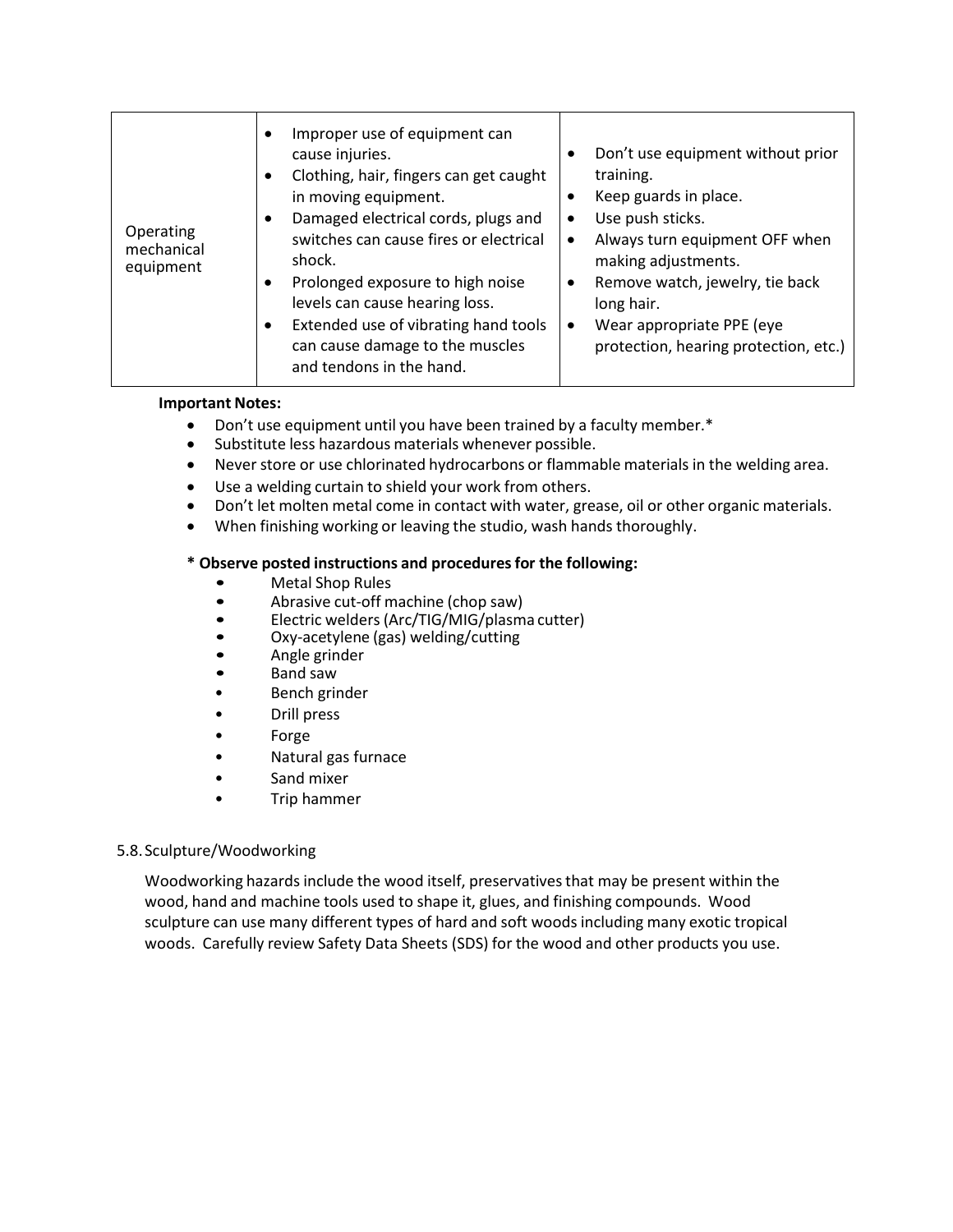| <b>ACTIVITY</b>                                                                 | <b>HAZARDS</b>                                                                                                                                                                                                                                                                                                                                                                                                                              | <b>PRECAUTIONS</b>                                                                                                                                                                                                                                                                                                                                                                               |
|---------------------------------------------------------------------------------|---------------------------------------------------------------------------------------------------------------------------------------------------------------------------------------------------------------------------------------------------------------------------------------------------------------------------------------------------------------------------------------------------------------------------------------------|--------------------------------------------------------------------------------------------------------------------------------------------------------------------------------------------------------------------------------------------------------------------------------------------------------------------------------------------------------------------------------------------------|
| Working with<br>wood                                                            | Dusts from many hardwoods are<br>$\bullet$<br>sensitizers and both hard and<br>softwoods can cause allergic reactions<br>of the eyes, skin, and respiratory<br>system.<br>Some woods may be toxic (particularly<br>$\bullet$<br>hardwoods) or treated with chemical<br>preservatives.<br>Dust produced during cutting/sanding<br>٠<br>operations can present inhalation<br>hazards                                                          | Review the SDS.<br>$\bullet$<br>Use tools and equipment that is<br>$\bullet$<br>equipped w/ a dust collection<br>system.<br>Wear gloves and a dust mask when<br>$\bullet$<br>working with treated or toxic wood.<br>Clean up wood dust and debris<br>$\bullet$<br>frequently.                                                                                                                    |
| Operating<br>mechanical<br>equipment                                            | Improper use of equipment can cause<br>٠<br>serious injuries.<br>Clothing, hair, fingers can get caught in<br>٠<br>moving equipment.<br>Damaged electrical cords, plugs and<br>$\bullet$<br>switches can cause fires or electrical<br>shock.<br>Prolonged exposure to high noise levels<br>$\bullet$<br>can cause hearing loss.<br>Extended use of vibrating hand tools<br>٠<br>can cause damage to the muscles and<br>tendons in the hand. | Do not use equipment without<br>$\bullet$<br>prior training.<br>Keep guards in place.<br>$\bullet$<br>Use push sticks.<br>$\bullet$<br>Remove jewelry (watch, rings, etc.)<br>$\bullet$<br>back long hair, roll up sleeves.<br>Always unplug equipment and turn<br>$\bullet$<br>it OFF to clean or adjust it.<br>Wear appropriate PPE (eye<br>$\bullet$<br>protection, hearing protection, etc.) |
| Using non-<br>powered hand<br>tools                                             | Damaged or defective tools can cause<br>٠<br>injuries.<br>Improper storage can damage the tool<br>$\bullet$<br>and/or cause injury.                                                                                                                                                                                                                                                                                                         | Report damaged equipment to<br>$\bullet$<br>instructor.<br>Store tools neatly. Protect sharp<br>$\bullet$<br>edges.                                                                                                                                                                                                                                                                              |
| Working with<br>hazardous<br>materials<br>(coatings,<br>adhesives,<br>solvents) | Some materials contain toxic chemicals<br>$\bullet$<br>that can be hazardous by inhalation or<br>skin contact.<br>Some materials are flammable.                                                                                                                                                                                                                                                                                             | Review the SDS.<br>Apply hazardous materials in a well-<br>$\bullet$<br>ventilated area (spray booth).<br>Wear gloves to prevent skin contact<br>$\bullet$<br>with hazardous materials.<br>Keep containers closed when not in<br>$\bullet$<br>use.<br>Dispose of solvent soaked rags<br>$\bullet$<br>properly.                                                                                   |

- Do not use mechanical equipment until you have been trained by a faculty member.\*
- Substitute less hazardous materials whenever possible.
- Use proper lifting techniques(and get help) when handling awkward or heavy materials.